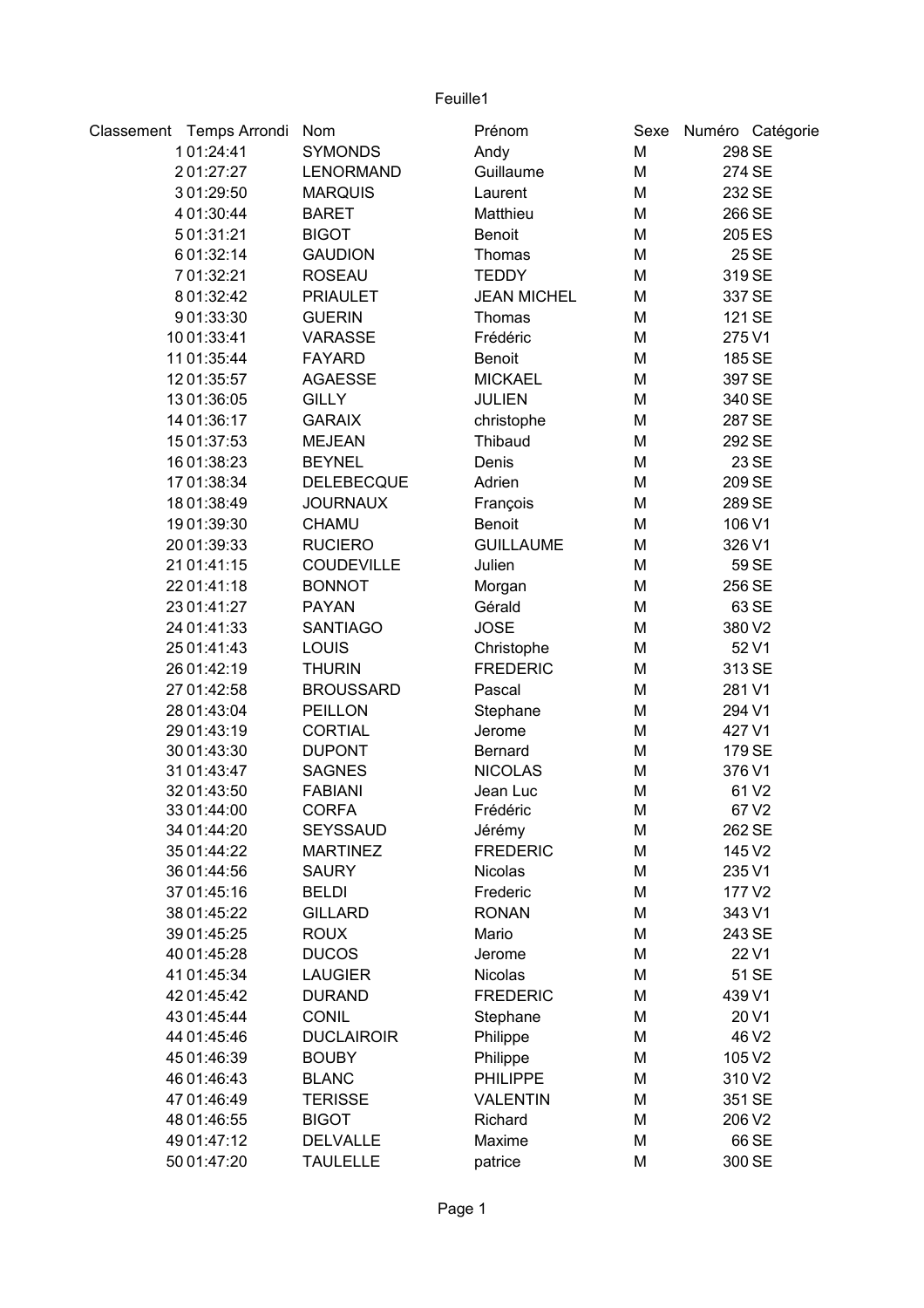| 51 01:47:28  | <b>ROUSSET</b>       | Yannick                   | M | 297 SE |
|--------------|----------------------|---------------------------|---|--------|
| 52 01:47:35  | <b>PORTAL</b>        | <b>FREDERIC</b>           | M | 306 V2 |
| 53 01:47:42  | <b>CHARLES</b>       | Alexis                    | M | 214 SE |
| 54 01:47:46  | <b>PROST</b>         | Claude                    | M | 128 V1 |
| 55 01:47:53  | <b>NENZI</b>         | Jacques                   | M | 76 V1  |
| 56 01:48:21  | <b>BERNARD</b>       | Philippe                  | M | 58 V1  |
| 57 01:48:24  | <b>HENNOCQ</b>       | Guillaume                 | M | 131 SE |
| 58 01:48:32  | ORDONNEAU            | <b>FLORIAN</b>            | M | 361 SE |
| 59 01:48:41  | <b>TCHIKNAVORIAN</b> | Stephane                  | M | 263 V1 |
| 60 01:48:44  | <b>LEPINOY</b>       | <b>Nicolas</b>            | M | 99 V1  |
| 61 01:48:57  | <b>ALBERO</b>        | Julien                    | M | 103 SE |
| 62 01:49:00  | <b>BOUILLE</b>       | LUC                       | M | 307 V1 |
| 63 01:49:02  | <b>BOUVET</b>        | Luc                       | M | 272V1  |
| 64 01:49:05  | <b>DAURES</b>        | Olivier                   | M | 497 SE |
| 65 01:49:07  | <b>ENJALBERT</b>     | Eric                      | M | 224 V1 |
| 66 01:49:24  | <b>TENON</b>         | Jean                      | M | 500 SE |
| 67 01:49:27  | <b>DUPUIS</b>        | <b>JULIEN</b>             | M | 391 SE |
| 68 01:49:45  | <b>MGHRIETH</b>      | Guilhem                   | M | 187 SE |
| 69 01:49:59  | <b>PEBRE</b>         | Sylvain                   | M | 28 SE  |
| 70 01:50:19  | <b>BROUARD</b>       | Pierre                    | M | 244 SE |
| 71 01:50:43  | <b>BENBAHOUCHE</b>   | Abdelkrim                 | M | 197 V2 |
| 72 01:50:54  | <b>BLAISE</b>        |                           | M | 101 V2 |
| 73 01:51:04  | <b>MIGUET</b>        | Philipp<br><b>MICHAEL</b> | M | 386 V1 |
| 74 01:51:29  | <b>MEYNAUD</b>       | Jérémy                    | M | 112 SE |
| 75 01:51:42  | <b>VEILLET</b>       | <b>SEBASTIEN</b>          | M | 341 SE |
| 76 01:52:14  | <b>RIBOLLET</b>      | Fabrice                   | M | 247 V1 |
| 77 01:52:28  | <b>CANIVET</b>       | <b>PHILIPPE</b>           | M | 323 V1 |
| 78 01:52:42  | <b>ZANCHETTI</b>     | <b>THIERRY</b>            | M | 364 V1 |
| 79 01:52:49  | <b>ALCARAZ</b>       | Yves                      | M | 255 V3 |
| 80 01:52:57  | <b>VIGOUROUX</b>     | <b>JEAN-NOEL</b>          | M | 324 SE |
| 81 01:53:00  | <b>TAILLANDIER</b>   | <b>STEPHAN</b>            | M | 403 SE |
| 82 01:53:04  | <b>ECHAITI</b>       | Mohamed                   | M | 122 V1 |
| 83 01:53:17  | VAN HAUDENHUYSE      | Jonathan                  | M | 117 SE |
| 84 01:53:20  | <b>ETIENNE</b>       | Frederic                  | M | 285 SE |
| 85 01:53:23  | CANAS                | <b>MANUEL</b>             | M | 402 SE |
| 86 01:53:25  | <b>GUERET</b>        | Michel                    | M | 44 V1  |
| 87 01:53:28  | CHAZEAU              | Christian                 | M | 182 V2 |
| 88 01:53:30  | <b>ROUSSELLE</b>     | Franck                    | M | 97 V1  |
| 89 01:53:33  | <b>GALLO</b>         | <b>STEPHANE</b>           | M | 375 SE |
| 90 01:53:35  | <b>MORANT</b>        | Olivier                   | M | 211 SE |
| 91 01:53:47  | <b>MEYER</b>         | Frédéric                  | M | 124 SE |
| 92 01:54:04  | <b>RETALI</b>        | Jean-Paul                 | M | 222 V1 |
| 93 01:54:28  | <b>VENTRE</b>        | Gerard                    | M | 302 V2 |
| 94 01:54:36  | <b>THERET</b>        | PHILIPPE                  | M | 329 V3 |
| 95 01:54:41  | <b>MEFFRE</b>        | <b>CAMILLE</b>            | M | 390 JU |
| 96 01:54:43  | <b>KAUFMANN</b>      | <b>MATTHIEU</b>           | M | 393 V1 |
| 97 01:54:49  | <b>FLECHE</b>        | Manu                      | M | 264 V1 |
| 98 01:54:55  | <b>AULAGNER</b>      | Fabien                    | M | 93 V1  |
| 99 01:54:59  | <b>BERTETTO</b>      | Eric                      | M | 149 V2 |
| 100 01:55:01 | <b>RECORDIER</b>     | Sébastien                 | M | 174 SE |
| 101 01:55:03 | <b>NICOLAS</b>       | Yvan                      | M | 141 V1 |
|              |                      |                           |   |        |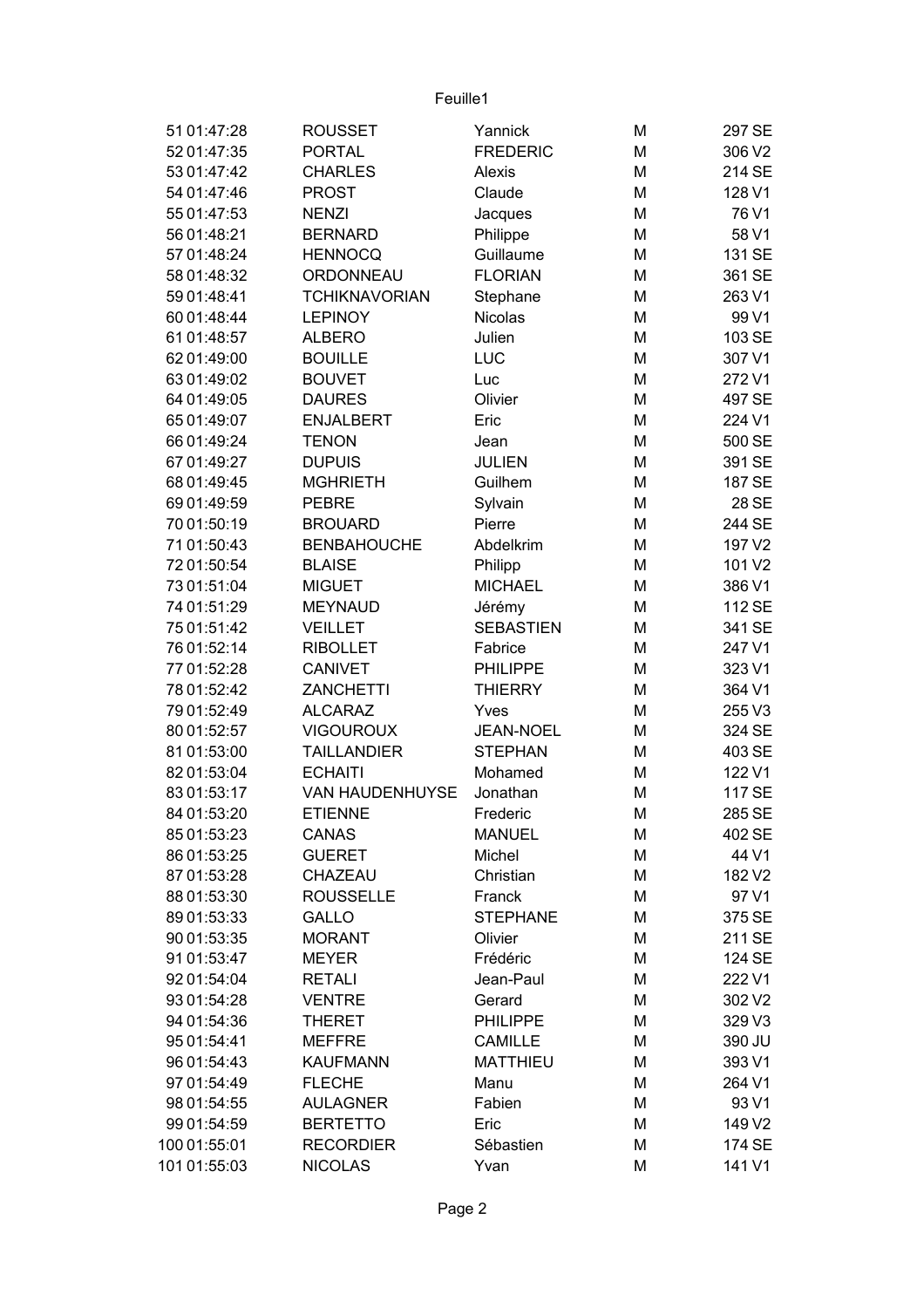| 102 01:55:29 | <b>BONET</b>        | <b>MICHEL</b>    | M | 396 SE            |
|--------------|---------------------|------------------|---|-------------------|
| 103 01:55:33 | <b>PAOLI</b>        | Jean-Jacques     | M | 196 V2            |
| 104 01:55:48 | <b>LEGENT</b>       | Mathieu          | M | 176 V1            |
| 105 01:56:19 | <b>PIGEON</b>       | <b>Bruno</b>     | M | 138 SE            |
| 106 01:56:21 | <b>VINCENT</b>      | XX               | M | 318 V2            |
| 107 01:56:24 | <b>JOUFFRET</b>     | <b>THIERRY</b>   | M | 357 V2            |
| 108 01:56:27 | <b>BIANCO</b>       | Patrick          | M | 221 V1            |
| 109 01:56:30 | <b>ROMERO</b>       | <b>JOSE</b>      | M | 321 SE            |
| 110 01:56:32 | <b>PASCAL</b>       | <b>LAURENT</b>   | M | 328 SE            |
| 111 01:56:41 | <b>LE BALCH</b>     | Florian          | M | 218 SE            |
| 112 01:56:49 | <b>FAURE</b>        | Manon            | F | 237 SE            |
| 113 01:57:02 | <b>DUPUY</b>        | Lionel           | M | 118 V1            |
| 114 01:57:04 | <b>BERGERON</b>     | Guillaume        | M | 1 SE              |
| 115 01:57:17 | <b>BALLESTER</b>    | <b>EMMANUEL</b>  | M | 356 SE            |
| 116 01:57:19 | <b>LAMNOUAR</b>     | <b>MUSTAPHA</b>  | M | 354 SE            |
| 117 01:57:22 | <b>MAGNIETTE</b>    | <b>LIONEL</b>    | M | 389 V1            |
| 118 01:57:27 | CHASSILLAN          | Ludovic          | M | 74 SE             |
| 119 01:57:33 | <b>LOUVET</b>       | Didier           | M | 100 V1            |
| 120 01:57:59 | <b>FORGEOIS</b>     | Patrick          | M | 57 V2             |
| 121 01:58:14 | <b>TAVANO</b>       | Eric             | M | 200 SE            |
| 122 01:58:23 | <b>SAUTEL</b>       | <b>Bernard</b>   | M | 241 V2            |
| 123 01:58:32 | <b>BLASZCZYNSKI</b> | Vincent          | M | 248 V2            |
| 124 01:58:40 | <b>BOUILLANNE</b>   | Charles          | M | 280 V1            |
| 125 01:58:58 | <b>RECCO</b>        | Estelle          | F | 295 V1            |
| 126 01:59:01 | <b>ESCARBAJAL</b>   | Pierre           | M | 151 V1            |
| 127 01:59:12 | <b>GILLY</b>        | <b>OLIVIER</b>   | M | 334 V1            |
| 128 01:59:26 | <b>MAQUEDA</b>      | Serge            | M | 271 V2            |
| 129 01:59:33 | <b>PEYTAVI</b>      | Sebastien        | M | 212 SE            |
| 130 01:59:36 | <b>WENNACK</b>      | Jean             | M | 225 V1            |
| 131 02:00:17 | <b>VOISIN</b>       | Roger            | M | 276 V1            |
| 132 02:00:20 | <b>GALANO</b>       | Marc             | M | 49 V1             |
| 133 02:00:23 | <b>PARRIER</b>      | <b>BRUNO</b>     | M | 385 V2            |
| 134 02:00:27 | <b>LION</b>         | Maurice          | M | 190 V3            |
| 135 02:00:32 | <b>MOUGEOT</b>      | Philippe         | М | 94 V <sub>2</sub> |
| 136 02:00:38 | LAVILLEDIEU         | Arnaud           | M | 252 V1            |
| 137 02:00:41 | VALGUEBLASSE        | Nicolas          | M | 148 V1            |
| 138 02:00:45 | <b>ROONEY</b>       | Ciaran           | М | 126 V1            |
| 139 02:00:47 | <b>MERENCIANO</b>   | Dominique        | М | 293 V1            |
| 140 02:00:51 | <b>FAVRE</b>        | Alain            | M | 147 V2            |
| 141 02:00:55 | <b>SOUILLER</b>     | Sylvain          | M | 86 SE             |
| 142 02:00:57 | <b>BRULAT</b>       | Robert           | М | 257 V1            |
| 143 02:01:09 | <b>BAERT</b>        | Estelle          | F | 139 SE            |
| 144 02:01:12 | <b>PINSARD</b>      | Hervé            | M | 35 V1             |
| 145 02:01:15 | <b>MILARET</b>      | Geoffrey         | M | 26 SE             |
| 146 02:01:18 | DA SILVA            | Manuel           | M | 172 V1            |
| 147 02:01:20 | <b>WILLOCQ</b>      | Damien           | М | 215 SE            |
| 148 02:01:23 | <b>PEYRE</b>        | Frédéric         | М | 95 V1             |
| 149 02:01:25 | <b>BLONDEAU</b>     |                  | M |                   |
| 150 02:01:27 | <b>RUBIO</b>        | Emmanuel<br>José | М | 254 SE<br>119 V1  |
| 151 02:01:33 |                     |                  | F |                   |
|              | <b>LANTENOIS</b>    | Charlotte        |   | 291 ES            |
| 152 02:01:37 | <b>ROLLAND</b>      | Jacques          | М | 296 V3            |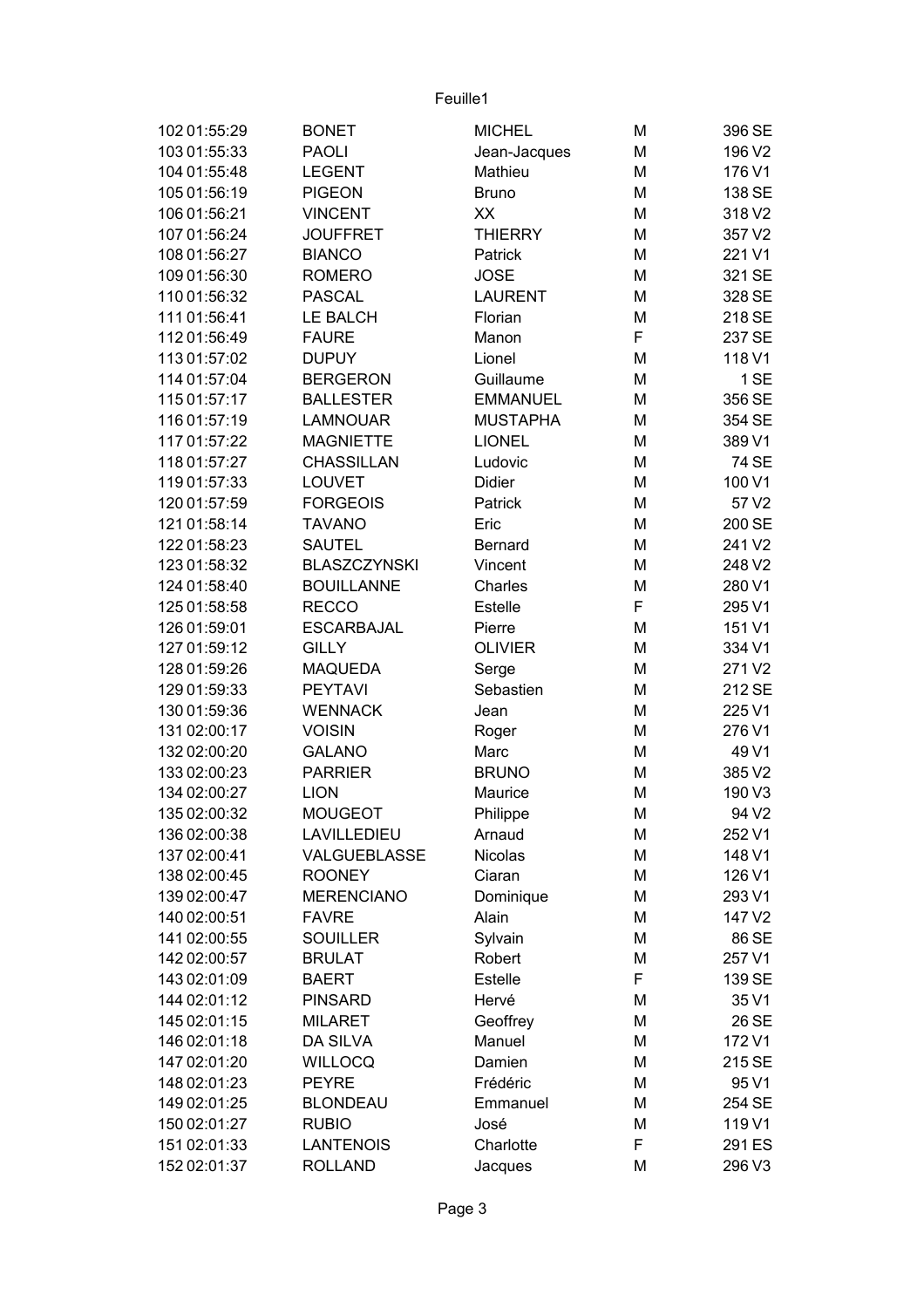| 153 02:01:45 | <b>ROUQUETTE</b>   | <b>DAVID</b>      | M | 378 SE           |
|--------------|--------------------|-------------------|---|------------------|
| 154 02:01:49 | <b>MIGUEL</b>      | Christophe        | M | 110 V1           |
| 155 02:01:51 | <b>MONTALETANG</b> | <b>ERIC</b>       | M | 335 V1           |
| 156 02:01:53 | <b>DELACOUR</b>    | <b>Thierry</b>    | M | 143 V1           |
| 157 02:01:56 | <b>CANESTRARI</b>  | Gilles            | M | 270 V2           |
| 158 02:02:08 | <b>ESCUDE</b>      | Stéphane          | M | 265 SE           |
| 159 02:02:11 | <b>CHALAL</b>      | Bezza             | M | 189 V2           |
| 160 02:02:13 | <b>BOUIS</b>       | Christophe        | M | 41 SE            |
| 161 02:02:18 | <b>SILVESTRE</b>   | <b>OLIVIER</b>    | M | 362 V1           |
| 162 02:02:59 | <b>MORATILLE</b>   | <b>JEAN MARC</b>  | M | 405 V1           |
| 163 02:03:03 | <b>CASTES</b>      | <b>JEAN LUC</b>   | M | 338 V1           |
| 164 02:03:08 | <b>FAAS</b>        | Jordan            | M | 134 SE           |
| 165 02:03:12 | <b>THEODET</b>     | William           | M | 301 SE           |
| 166 02:03:18 | <b>NOIRIAT</b>     | Lionel            | M | 30 V1            |
| 167 02:03:30 | <b>DEMANGE</b>     | Patrick           | M | 251 V1           |
| 168 02:03:35 | <b>STERKERS</b>    | <b>Nicolas</b>    | M | 5 V1             |
| 169 02:03:37 | <b>GIRAUD</b>      | Jean-Yves         | M | 50 V2            |
| 170 02:03:57 | <b>CARRERA</b>     | Stephan           | M | 113 V2           |
| 171 02:04:18 | <b>BESSET</b>      | Jean Philippe     | M | 273 V1           |
| 172 02:04:28 | <b>TESTUD</b>      | Fabien            | M | 245 V2           |
| 173 02:04:30 | <b>IONESCU</b>     | Viorel            | M | 42 SE            |
| 174 02:04:33 | <b>CLEMENT</b>     | <b>VALERIE</b>    | F | 123 V1           |
| 175 02:04:40 | <b>FERLAT</b>      | <b>REMI</b>       | M | 413 V1           |
| 176 02:04:42 | <b>BRUN</b>        | Julien            | M | 229 SE           |
| 177 02:04:54 | <b>BUFFAT</b>      | Jimmy             | M | 55 SE            |
| 178 02:04:56 | <b>LE GALL</b>     | Philippe          | M | 153 V1           |
| 179 02:04:58 | LE DUFF            | Christophe        | M | 125 SE           |
| 180 02:05:00 | <b>BOSSARD</b>     | <b>ERIC</b>       | M | 394 V1           |
| 181 02:05:03 | <b>GUIMET</b>      | Louis             | M | 39 JU            |
| 182 02:05:05 | <b>COMPARAT</b>    | Maroussia         | F | 249 SE           |
| 183 02:05:07 | <b>WERLE</b>       | Annette           | F | 107 V1           |
| 184 02:05:20 | <b>CANET</b>       | <b>AMELLE</b>     | F | 327 V1           |
| 185 02:05:21 | <b>CANET</b>       | <b>CHRISTOPHE</b> | M | 325 V1           |
| 186 02:05:23 | <b>SOLLIER</b>     | Serge             | M | 299 V1           |
| 187 02:05:24 | <b>BEAUSSART</b>   | David             | M | 2 SE             |
| 188 02:05:26 | <b>VOLDOIRE</b>    | <b>REMI</b>       | M | 411 SE           |
| 189 02:05:34 | <b>MOUSTAPHA</b>   | <b>BENHAMED</b>   | M | 398 V1           |
| 190 02:05:35 | <b>FASOGLIO</b>    | Luigi             | M | 32 V3            |
| 191 02:05:36 | <b>CHABERT</b>     | <b>BERNARD</b>    | M | 308 V2           |
| 192 02:06:02 | <b>SUYKER</b>      | Robert            | M | 53 V2            |
| 193 02:06:16 | <b>CLAUDE</b>      | Christian         | M | 202 V2           |
| 194 02:06:22 | LADET              | <b>PATRICK</b>    | M | 349 V1           |
| 195 02:06:24 | <b>RODRIGUEZ</b>   | <b>NICOLAS</b>    | M | 370 V1           |
| 196 02:06:31 | <b>MOLINARI</b>    | Stephane          | M | 260 V1           |
| 197 02:07:06 | ?Dossard           | #303              | M | 303 SE           |
| 198 02:07:08 | <b>AUBERT</b>      | Christian         | M | 10 <sub>V3</sub> |
| 199 02:07:10 | <b>CHEVALLEY</b>   | <b>DAVID</b>      | M | 366 SE           |
| 200 02:07:16 | <b>SUBRA</b>       | <b>LUDOVIC</b>    | M | 372 V1           |
| 201 02:07:44 | <b>PALERMINI</b>   | Angèle            | F | 198 V2           |
| 202 02:07:45 | <b>MATEU</b>       | Antoine           | M | 199 V2           |
| 203 02:07:50 | LE CAM             | Marc              | M | 77 V1            |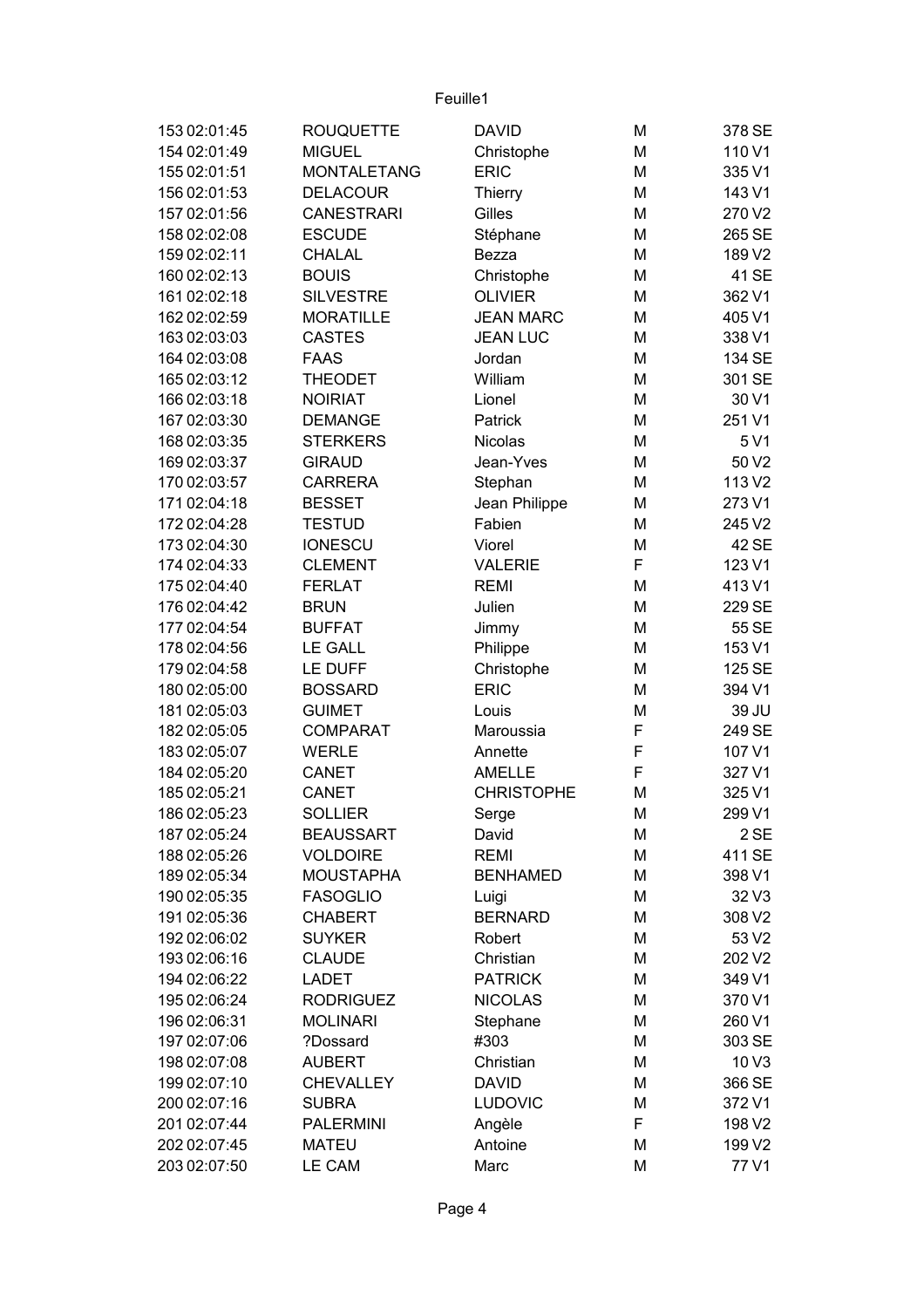| 204 02:07:53 | <b>BONNET</b>      | Frederic             | M | 168 V2           |
|--------------|--------------------|----------------------|---|------------------|
| 205 02:07:54 | <b>SARMEO</b>      | Philippe             | M | 152 V2           |
| 206 02:07:57 | <b>PELLOUX</b>     | Christian            | M | 304 V1           |
| 207 02:08:02 | <b>COMBES</b>      | Philippe             | M | 54 V2            |
| 208 02:08:05 | <b>GANDELET</b>    | Stéphane             | M | 234 SE           |
| 209 02:08:08 | <b>TABAREAU</b>    | <b>ETIENNE</b>       | M | 363 ES           |
| 210 02:08:11 | <b>VALES</b>       | Vincent              | M | 228 V1           |
| 211 02:08:18 | <b>FRANCISCO</b>   | <b>AMILCAR</b>       | M | 419 V2           |
| 212 02:08:23 | <b>VENOUX</b>      | Roland               | M | 250 V2           |
| 213 02:08:38 | <b>RIGAUT</b>      | <b>STEPHANE</b>      | M | 401 V1           |
| 214 02:08:57 | <b>PAUL</b>        | Guillaume            | M | 193 SE           |
| 215 02:09:07 | <b>CLEMENT</b>     | Guillaume            | M | 24 SE            |
| 216 02:09:17 | <b>ROUX</b>        | Patrick              | M | 261 V2           |
| 217 02:09:20 | <b>MAGNIAS</b>     | laurent              | M | 238 SE           |
| 218 02:09:23 | <b>VERZOTTI</b>    | Lucien               | M | 89 V1            |
| 219 02:09:31 | <b>ZANGHI</b>      | <b>VINCENT</b>       | M | 358 V2           |
| 220 02:09:37 | <b>ENJALBERT</b>   | Marie Gwendoline     | F | 223 V1           |
| 221 02:09:41 | <b>SALAUN</b>      | Frédérick            | M | 173 SE           |
| 222 02:09:46 | <b>NERVI</b>       | <b>Didier</b>        | M | 85 V2            |
| 223 02:09:49 | <b>MEDVED</b>      | <b>MATHIEU</b>       | M | 336 SE           |
| 224 02:09:52 | <b>RE</b>          | <b>LAURENCE</b>      | F | 423 V1           |
| 225 02:09:54 | VALLEE             | David                | M | 165 V1           |
| 226 02:10:00 | VALDAN             | Jenny                | F | <b>72 SE</b>     |
| 227 02:10:06 | <b>NARANJO</b>     | <b>MORACIO</b>       | M | 374 V1           |
| 228 02:10:10 | <b>ROUSTAN</b>     | Christophe           | M | 216 V1           |
| 229 02:10:11 | <b>PETTINI</b>     | <b>JEAN MICHEL</b>   | M | 355 V1           |
| 230 02:10:13 | <b>DORE</b>        | Emmanuelle           | F | 258 V1           |
| 231 02:10:16 | <b>TONNAIRE</b>    | Sébastien            | M | 184 V1           |
| 232 02:10:23 | <b>GRIMALDI</b>    | Jean Michel          | M | 259 V2           |
| 233 02:10:25 | <b>GROSSE</b>      | Aurélie              | F | 230 SE           |
| 234 02:10:27 | <b>FOURNIER</b>    | <b>Bertrand</b>      | M | 253 SE           |
| 235 02:10:43 | <b>QUEVA</b>       | Jean-Marc            | M | 201 V2           |
| 236 02:10:47 | <b>BERGER</b>      | Jean François        | M | 64 V2            |
| 237 02:10:48 | <b>MONTREUIL</b>   | Benjamin             | M | 269 SE           |
| 238 02:10:56 | <b>KERGOAT</b>     | <b>STEVEN</b>        | M | 395 SE           |
| 239 02:11:00 | <b>GANDON</b>      | <b>JEAN-FRANCOIS</b> | M | 360 V2           |
| 240 02:11:09 | <b>PONSON</b>      | <b>ERIC</b>          | M | 369 V1           |
| 241 02:11:11 | <b>CHEVALIER</b>   | Eric                 | M | 9 V1             |
| 242 02:11:13 | <b>ADAM</b>        | Jean-François        | M | 4 V <sub>2</sub> |
| 243 02:11:21 | <b>LAURENT</b>     | XХ                   | M | 431 SE           |
| 244 02:11:24 | <b>BETTINGER</b>   | Mathias              | M | 102 V1           |
| 245 02:11:27 | <b>ARSAC</b>       | <b>SEBASTIEN</b>     | M | 379 SE           |
| 246 02:11:33 | <b>BENSAADOUNE</b> | Salah                | M | 8 V 2            |
| 247 02:11:39 | <b>PETIT</b>       | Grégory              | M | 45 SE            |
| 248 02:11:47 | <b>BARBIER</b>     | <b>ROMAIN</b>        | M | 339 SE           |
| 249 02:11:49 | <b>BONAVIAL</b>    | Fabien               | M | 48 SE            |
| 250 02:11:52 | <b>VALERO</b>      | Rodolphe             | M | 499 V1           |
| 251 02:11:54 | <b>MARTINEZ</b>    | Magali               | F | 144 V2           |
| 252 02:11:56 | <b>BAUSSENOT</b>   | Lionel               | M | 203 SE           |
| 253 02:12:17 | <b>ROBERT</b>      | Geneviève            | F | 68 V1            |
| 254 02:12:23 | <b>BRIOT</b>       | Anthony              | M | 6 SE             |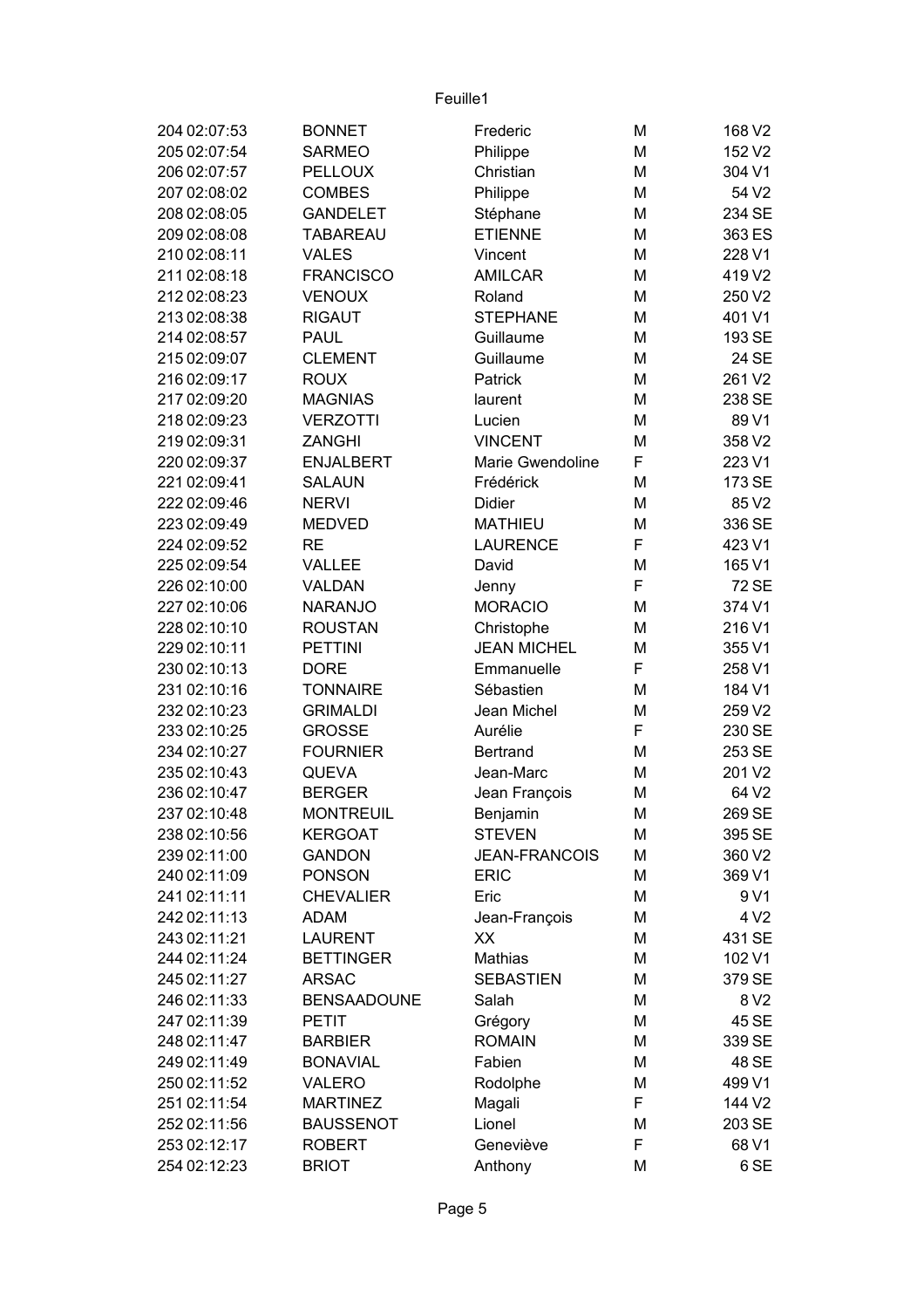| 255 02:12:42 | <b>WARID</b>       | Karim                  | M | 65 V1  |
|--------------|--------------------|------------------------|---|--------|
| 256 02:12:53 | <b>CONTARET</b>    | <b>NICOLAS</b>         | M | 142 SE |
| 257 02:12:54 | ?Dossard           | #345                   | M | 345 SE |
| 258 02:13:06 | <b>BERARD</b>      | <b>JEAN CHRISTOPHE</b> | M | 371 V1 |
| 259 02:13:09 | <b>CANAS</b>       | <b>SEVERINE</b>        | F | 400 SE |
| 260 02:13:30 | <b>TREILLES</b>    | <b>JACKY</b>           | M | 332 V1 |
| 261 02:13:40 | <b>MERGUI</b>      | Sandrine               | F | 19 V1  |
| 262 02:13:56 | <b>FAURE</b>       | Fiona                  | F | 286 SE |
| 263 02:14:07 | <b>DITTA</b>       | Jean-Marc              | M | 104 V3 |
| 264 02:14:18 | <b>LALLART</b>     | Thomas                 | M | 290 SE |
| 265 02:14:24 | <b>ANDRE</b>       | Bérengère              | F | 96 SE  |
| 266 02:14:37 | <b>MENARD</b>      | Sophie                 | F | 87 V2  |
| 267 02:14:41 | <b>BONNET</b>      | Didier                 | M | 111 V2 |
| 268 02:14:42 | <b>GUILLAUMEAU</b> | Jérome                 | M | 160 V1 |
| 269 02:14:48 | <b>GUIMET</b>      | Jean-Marc              | M | 40 V2  |
| 270 02:15:02 | <b>CARPENTIER</b>  | <b>DENIS</b>           | M | 348 V2 |
| 271 02:15:08 | <b>UBASSY</b>      | <b>CHRISTOPHE</b>      | M | 429 SE |
| 272 02:15:10 | <b>DUVERDIER</b>   | Rémi                   | M | 284 V2 |
| 273 02:15:26 | <b>SIRVEN</b>      | Eric                   | M | 60 V1  |
| 274 02:15:28 | <b>TEYSSIER</b>    | Marcello               | M | 80 V3  |
| 275 02:15:36 | <b>CHEVALARD</b>   | <b>Bruno</b>           | M | 158 V2 |
| 276 02:15:38 | <b>SILVESTRE</b>   | David                  | M | 62 V1  |
| 277 02:15:40 | <b>SICARD</b>      | Nathalie               | F | 29 V1  |
| 278 02:15:42 | NIEDZIELSKI        | Arnaud                 | M | 204 V1 |
| 279 02:15:43 | <b>COINTOT</b>     | Emmanuel               | M | 161 V1 |
| 280 02:15:46 | <b>DEPREZ</b>      | <b>CECILE</b>          | F | 330 V1 |
| 281 02:15:49 | <b>PEREZ</b>       | Damien                 | M | 213 V1 |
| 282 02:15:51 | <b>RATAJSKI</b>    | Dominique              | M | 155 V2 |
| 283 02:16:00 | <b>NACHEZ</b>      | Jérome                 | M | 239 V1 |
| 284 02:16:02 | <b>DE VALOIS</b>   | Fabrice                | M | 135 V1 |
| 285 02:16:04 | <b>CHAPEZON</b>    | <b>DIDIER</b>          | M | 347 V1 |
| 286 02:16:06 | <b>BONNET</b>      | francoise              | F | 169 V2 |
| 287 02:16:14 | LAI                | <b>ANTHONY</b>         | M | 387 SE |
| 288 02:16:17 | <b>CHARLET</b>     | Hélène                 | F | 236 SE |
| 289 02:16:49 | <b>MINIER</b>      | Michael                | M | 27 SE  |
| 290 02:16:53 | <b>FICHEUX</b>     | Sébastien              | M | 71 V1  |
| 291 02:16:59 | <b>PUCCINI</b>     | Olivier                | M | 195 V1 |
| 292 02:17:18 | <b>CAMBOURS</b>    | Coraline               | F | 194 SE |
| 293 02:17:22 | <b>BERNARD</b>     | Loïc                   | M | 217 SE |
| 294 02:17:25 | <b>CHASSON</b>     | Christophe             | M | 15 V1  |
| 295 02:17:30 | <b>SERGEANT</b>    | <b>MARIE</b>           | F | 352 SE |
| 296 02:17:35 | <b>SEBILLE</b>     | Régis                  | M | 75 V1  |
| 297 02:17:42 | <b>NEVEU</b>       | Jean-Pierre            | M | 47 V3  |
| 298 02:17:44 | <b>RANC</b>        | <b>REMY</b>            | M | 316 V2 |
| 299 02:18:02 | <b>LENOIR</b>      | <b>MARCEL</b>          | M | 373 V3 |
| 300 02:18:12 | <b>DUVAL</b>       | <b>JIMMY</b>           | М | 333 SE |
| 301 02:18:14 | <b>GARREAU</b>     | Sylvie                 | F | 69 V1  |
| 302 02:18:36 | <b>BAILLIEUX</b>   | XХ                     | M | 377 V1 |
| 303 02:18:49 | <b>DUBLE</b>       | Michel                 | M | 231 V2 |
| 304 02:18:58 | <b>PINET</b>       | Patrick                | M | 226 V2 |
| 305 02:19:21 | <b>BOUCHET</b>     | <b>OLIVIER</b>         | M | 312 V1 |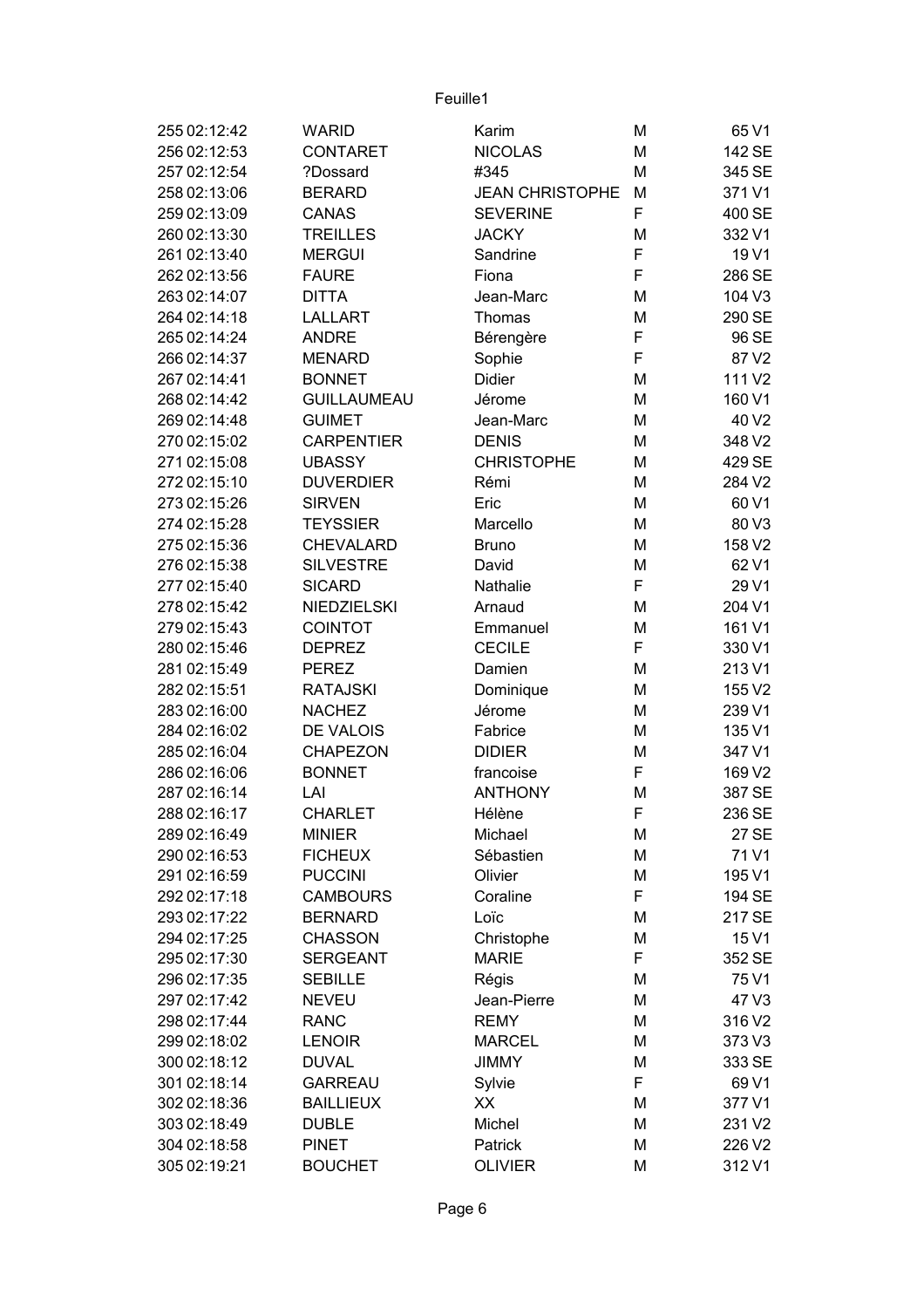| 306 02:20:29 | <b>CARLE</b>             | David           | М | 18 V1             |
|--------------|--------------------------|-----------------|---|-------------------|
| 307 02:20:31 | <b>CLEMENTE</b>          | Jean Yves       | М | 180 V1            |
| 308 02:20:44 | <b>JOUBREL</b>           | Yannig          | M | 132 V1            |
| 309 02:20:47 | SERRANO-FONTOVA          | Stéphane        | M | 120 V1            |
| 310 02:21:06 | <b>FAGARD</b>            | Martine         | F | 154 V3            |
| 311 02:21:13 | <b>GASNIER</b>           | Yannick         | М | 133 V1            |
| 312 02:21:18 | <b>BAPTISTE</b>          | Claude          | М | 90 V1             |
| 313 02:21:21 | <b>HUNTZINGER</b>        | Christophe      | М | 288 SE            |
| 314 02:21:25 | <b>CARLE</b>             | Ludivine        | F | 17 V1             |
| 315 02:21:56 | <b>GHIGO</b>             | <b>PATRICK</b>  | M | 331 V1            |
| 316 02:22:13 | <b>RAOUX</b>             | Geoffroy        | М | 73 SE             |
| 317 02:22:17 | <b>CHASTAN</b>           | pascal          | M | 166 V3            |
| 318 02:22:26 | <b>DULAUROY</b>          | Sandrine        | F | 11 V1             |
| 319 02:22:44 | <b>RUBIO</b>             | <b>DANIEL</b>   | M | 320 V3            |
| 320 02:23:03 | <b>VEYRON</b>            | Jean-Marc       | М | 178 V2            |
| 321 02:23:09 | <b>GIBAND</b>            | Carole          | F | 233 V1            |
| 322 02:23:11 | <b>REYROLLE</b>          | Florian         | M | 242 V2            |
| 323 02:23:13 | <b>RAVEL</b>             | <b>SYLVIE</b>   | F | 359 V1            |
| 324 02:23:15 | <b>AMPRIMO</b>           | Stéphane        | М | 31 V1             |
| 325 02:23:17 | <b>LIBERTI</b>           | <b>CLAUDE</b>   | М | 309 V2            |
| 326 02:23:19 | <b>FRANCFORT</b>         | Laurent         | M | 98 V <sub>2</sub> |
| 327 02:23:21 | <b>MOULIN</b>            | <b>PATRICK</b>  | M | 344 V2            |
| 328 02:24:00 | <b>NEVEU</b>             | Fabien          | М | 159 V1            |
| 329 02:24:12 | <b>PACE</b>              | Adrien          | М | 70 JU             |
| 330 02:24:16 | <b>PIRRELO</b>           | <b>PHILIPPE</b> | M | 353 V1            |
| 331 02:24:52 | <b>CREPELLIERE</b>       | <b>SOLENE</b>   | F | 350 SE            |
| 332 02:25:01 | <b>MOUNISARD</b>         | <b>THIERRY</b>  | М | 367 V2            |
| 333 02:25:05 | <b>AGREDA</b>            | <b>NICOLAS</b>  | М | 146 SE            |
| 334 02:25:07 | <b>ROCOPLAN</b>          | Denis           | М | 246 V1            |
| 335 02:25:13 | <b>PELLERIN</b>          | Marina          | F | 136 V1            |
| 336 02:25:15 | <b>PELLERIN</b>          | Christophe      | М | 137 V1            |
| 337 02:25:24 | <b>BERLIAZ</b>           | Fabrice         | M | 12 V <sub>2</sub> |
| 338 02:25:33 | <b>DUPONCHEEL</b>        | <b>VALERIE</b>  | F | 388 V1            |
| 339 02:25:37 | <b>GOMEZ</b>             | Denis           | M | 192 V1            |
| 340 02:26:15 | <b>DECOR</b>             | Daniel          | M | 116 V3            |
| 341 02:26:33 | <b>MAQUEDA</b>           | Dominique       | F | 78 V1             |
| 342 02:26:40 | <b>PUTOIS</b>            | Arnaud          | M | 183 V1            |
| 343 02:26:46 | <b>ALIBERTI</b>          | Jérôme          | М | 163 V2            |
| 344 02:26:51 | <b>DURAND</b>            | <b>DENIS</b>    | M | 317 V2            |
| 345 02:26:58 | <b>GOURDON</b>           | <b>SARAH</b>    | F | 437 SE            |
| 346 02:27:05 | <b>MASSOT</b>            | Christophe      | M | 56 V1             |
| 347 02:27:13 | <b>PICHON</b>            | <b>MARC</b>     | M | 425 V2            |
| 348 02:27:42 | <b>TARDY</b>             | <b>HERVE</b>    | M | 435 V2            |
| 349 02:28:00 | <b>JUILLIAN PEREYROL</b> | ODILE           | F | 342 V1            |
| 350 02:28:04 | <b>LELAIDIER</b>         | Sylvie          | F | 114 V2            |
| 351 02:28:34 | <b>HAOUCHINE</b>         | Jacques         | M | 83 SE             |
| 352 02:28:44 | <b>JACOB</b>             | Chantal         | F | 3 <sub>V</sub> 3  |
| 353 02:29:15 | <b>CHAABI</b>            | Mohamed         | M | 109 SE            |
| 354 02:29:24 | <b>SIGNORET</b>          | Gérard          | M | 79 V2             |
| 355 02:30:17 | <b>DUBLE</b>             | Anne            | F | 157 V2            |
| 356 02:30:22 | <b>SOIRA</b>             | <b>FREDERIC</b> | M | 305 V2            |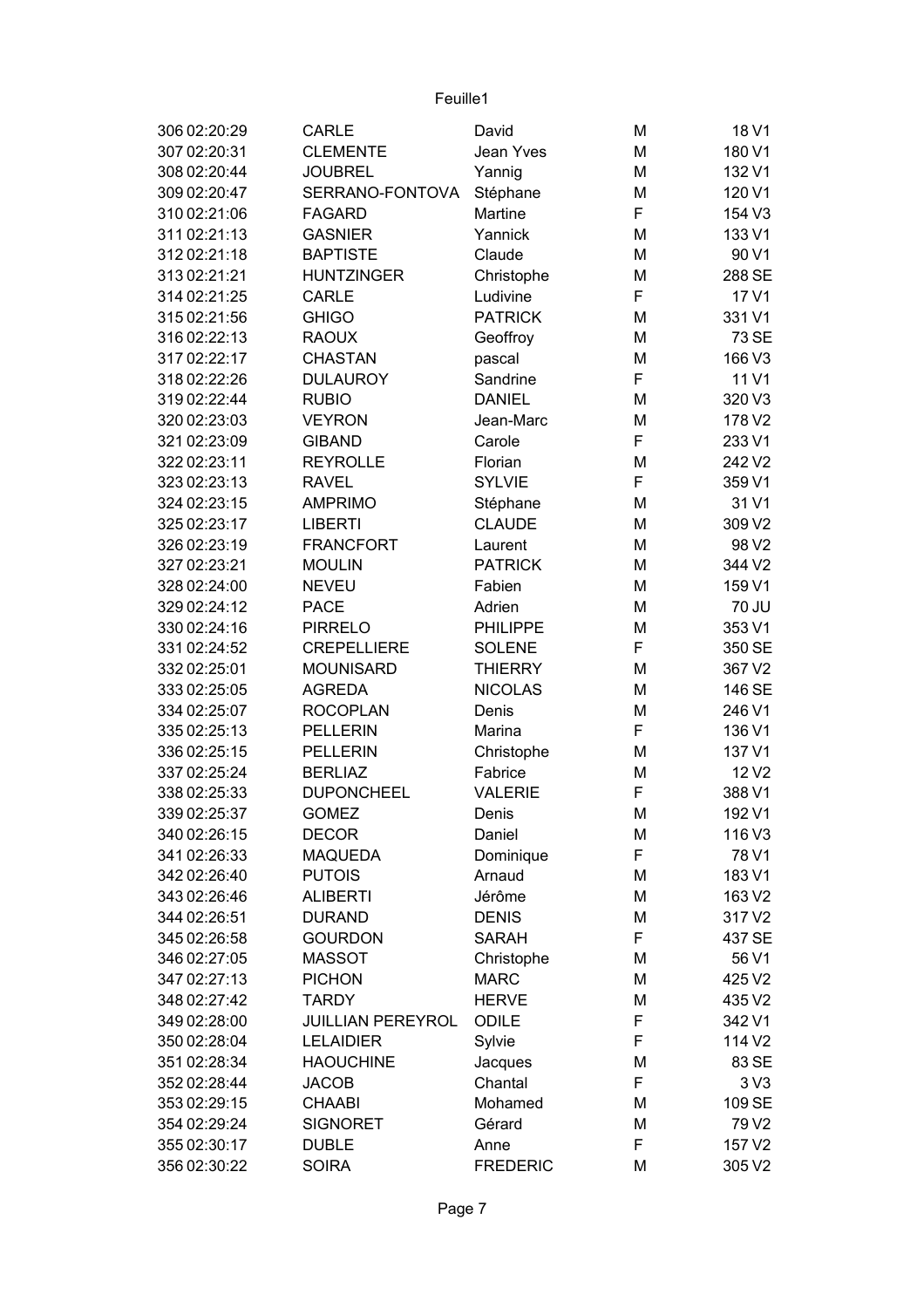| 357 02:31:12 | <b>VALERA</b>         | <b>Didier</b>     | M | 21 V <sub>2</sub> |
|--------------|-----------------------|-------------------|---|-------------------|
| 358 02:31:49 | <b>IONESCU</b>        | Virginie          | F | 43 SE             |
| 359 02:32:24 | <b>GUTHMULLER</b>     | <b>DENIS</b>      | M | 384 V1            |
| 360 02:35:13 | <b>TABAREAU</b>       | <b>HELENA</b>     | F | 365 V2            |
| 361 02:35:30 | <b>GUERIN</b>         | Claude            | M | 140 V3            |
| 362 02:36:48 | <b>FASOGLIO</b>       | Agnès             | F | 33 V2             |
| 363 02:37:13 | <b>GRANGER</b>        | Anne              | F | 150 V3            |
| 364 02:38:03 | <b>HANIQUAUT</b>      | Fanny             | F | 162 SE            |
| 365 02:39:03 | <b>BOISSY</b>         | <b>MAXIME</b>     | M | 392 SE            |
| 366 02:40:14 | <b>BONMATI</b>        | Jacques           | M | 129 V2            |
| 367 02:40:17 | <b>SOUEIX</b>         | <b>CARLINE</b>    | F | 421 V1            |
| 368 02:40:38 | <b>PRADIER</b>        | <b>FRANCOISE</b>  | F | 407 V3            |
| 369 02:41:01 | <b>GIRARDIN</b>       | <b>PASCAL</b>     | M | 322V2             |
| 370 02:42:42 | <b>AUGUSTIN</b>       | Alain             | M | 38 V3             |
| 371 02:43:02 | <b>GALES</b>          | <b>VERONIQUE</b>  | M | 409 V2            |
| 372 02:43:49 | <b>MORANT</b>         | Sylvie            | F | 191 V1            |
| 373 02:43:54 | <b>FRAIS</b>          | <b>SYLVIE</b>     | F | 311 SE            |
| 374 02:44:21 | <b>CROS</b>           | <b>CHRISTOPHE</b> | M | 383 V1            |
| 375 02:44:38 | <b>CROS</b>           | <b>STEPHANE</b>   | M | 381 SE            |
| 376 02:45:03 | <b>RANC</b>           | <b>ANTOINETTE</b> | F | 314 V2            |
| 377 02:45:05 | <b>MORIN</b>          | <b>GILBERTE</b>   | F | 346 V3            |
| 378 02:47:24 | <b>LESCURE</b>        | Gérard            | M | 156 V3            |
| 379 02:47:49 | <b>LAGIER</b>         | Nathalie          | F | 81 SE             |
| 380 02:47:58 | <b>LOPEZ</b>          | Sylvie            | F | 82 V1             |
| 381 02:48:25 | <b>CHARMANTTADDIO</b> | <b>CATHERINE</b>  | F | 415 V2            |
| 382 02:48:26 | <b>MILLET</b>         | Patrick           | M | 84 V2             |
| 383 02:48:27 | <b>GENRE</b>          | <b>ERIKA</b>      | F | 417 V1            |
| 384 02:55:09 | <b>COURTILLAT</b>     | Emilie            | F | 186 SE            |
| 385 02:59:47 | <b>CARLOTTI</b>       | Yann              | M | 315 SE            |
| 386 03:06:11 | <b>SHEARN</b>         | <b>FREDERIC</b>   | M | 433 V2            |
| 387 03:08:47 | <b>LASSUS</b>         | Robert            | M | 115 V2            |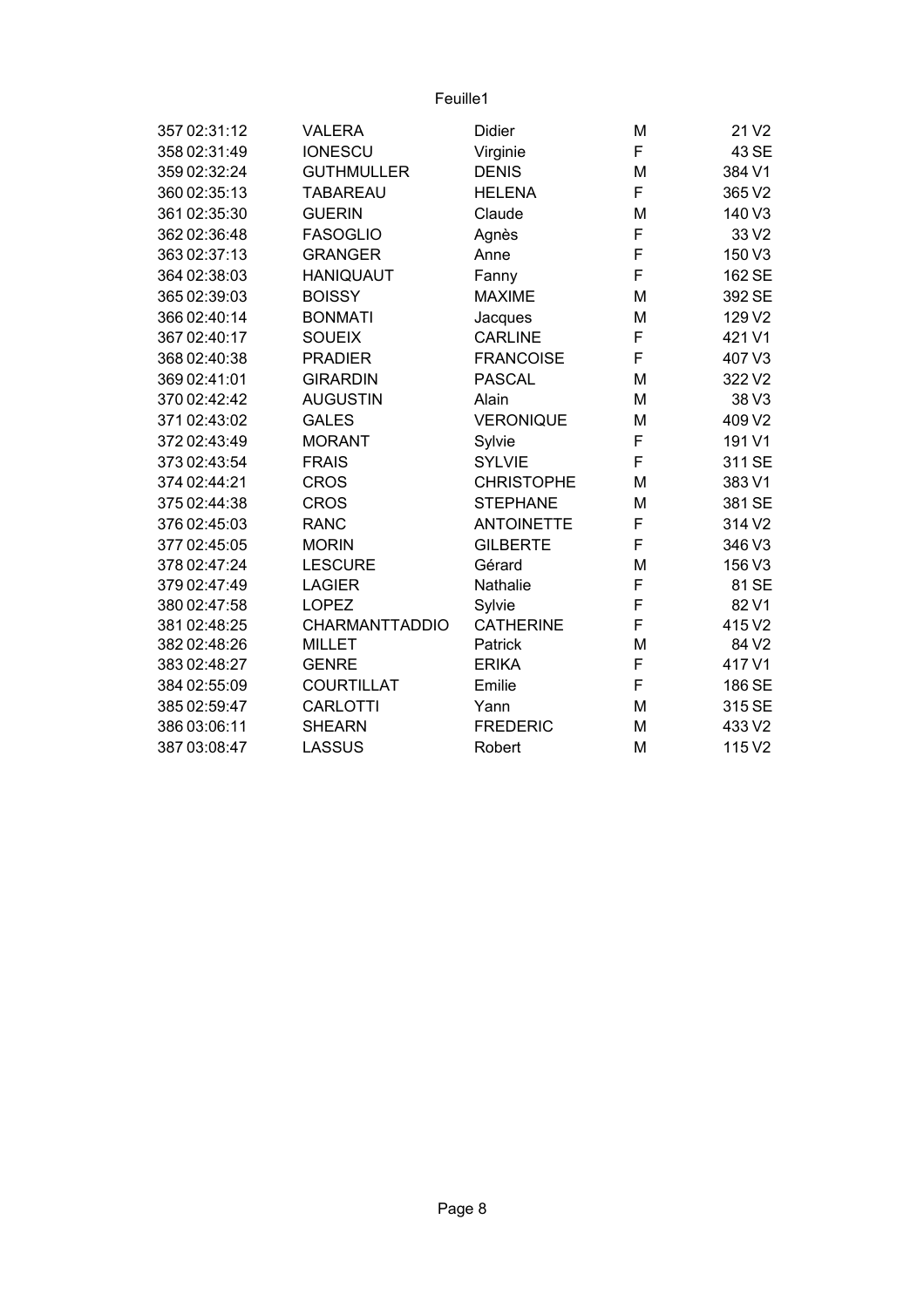| Club                            |                 | Clt Cat. Clt Sexe Course |                         | Distance |
|---------------------------------|-----------------|--------------------------|-------------------------|----------|
|                                 | 1               |                          | 1 TVLimons 2015 (21km)  | 21       |
| <b>COMBES ET CRETES</b>         | $\overline{2}$  |                          | 2 TVLimons 2015 (21km)  | 21       |
| <b>UAHV ORANGE</b>              | 3               |                          | 3 TVLimons 2015 (21km)  | 21       |
| CAP BOLLENE                     | 4               |                          | 4 TVLimons 2015 (21km)  | 21       |
| <b>TRIATHLON VESOUL</b>         | $\mathbf{1}$    |                          | 5 TVLimons 2015 (21km)  | 21       |
| 400 TEAM                        | 5               |                          | 6 TVLimons 2015 (21km)  | 21       |
| <b>TROLLS N'TRAIL MORNAS</b>    | 6               |                          | 7 TVLimons 2015 (21km)  | 21       |
| <b>FREE RUNNERS</b>             | $\overline{7}$  |                          | 8 TVLimons 2015 (21km)  | 21       |
| <b>ACEP VALREAS</b>             | 8               |                          | 9 TVLimons 2015 (21km)  | 21       |
| <b>COMBES ET CRETES</b>         | $\mathbf{1}$    |                          | 10 TVLimons 2015 (21km) | 21       |
|                                 | 9               |                          | 11 TVLimons 2015 (21km) | 21       |
|                                 | 10              |                          | 12 TVLimons 2015 (21km) | 21       |
| <b>ASVBC</b>                    | 11              |                          | 13 TVLimons 2015 (21km) | 21       |
| <b>VRTT</b>                     | 12              |                          | 14 TVLimons 2015 (21km) | 21       |
| <b>TEAM OPLM</b>                | 13              |                          | 15 TVLimons 2015 (21km) | 21       |
| <b>TEAM BEN RUN</b>             | 14              |                          | 16 TVLimons 2015 (21km) | 21       |
| <b>BARAGNAS RAID TEAM</b>       | 15              |                          | 17 TVLimons 2015 (21km) | 21       |
|                                 | 16              |                          | 18 TVLimons 2015 (21km) | 21       |
|                                 | $\overline{2}$  |                          | 19 TVLimons 2015 (21km) | 21       |
| TC ST LO                        | 3               |                          | 20 TVLimons 2015 (21km) | 21       |
|                                 | 17              |                          | 21 TVLimons 2015 (21km) | 21       |
| CAP BOLLENE                     | 18              |                          | 22 TVLimons 2015 (21km) | 21       |
| <b>TEAM RAIDLIGHT 84</b>        | 19              |                          | 23 TVLimons 2015 (21km) | 21       |
| <b>AC LANCON</b>                | 1               |                          | 24 TVLimons 2015 (21km) | 21       |
|                                 | 4               |                          | 25 TVLimons 2015 (21km) | 21       |
| <b>ASVRTT</b>                   | 20              |                          | 26 TVLimons 2015 (21km) | 21       |
| CAP BOLLENE                     | 5               |                          | 27 TVLimons 2015 (21km) | 21       |
|                                 | 6               |                          | 28 TVLimons 2015 (21km) | 21       |
|                                 | $\overline{7}$  |                          | 29 TVLimons 2015 (21km) | 21       |
| <b>CAVAILLON TRIATHLON CLUB</b> | 21              |                          | 30 TVLimons 2015 (21km) | 21       |
|                                 | 8               |                          | 31 TVLimons 2015 (21km) | 21       |
|                                 | $\overline{2}$  |                          | 32 TVLimons 2015 (21km) | 21       |
| <b>CAP BOLLENE</b>              | 3               |                          | 33 TVLimons 2015 (21km) | 21       |
| <b>BARAGNAS RAID TEAM</b>       | 22              |                          | 34 TVLimons 2015 (21km) | 21       |
| <b>FC BARBENTANE</b>            | 4               |                          | 35 TVLimons 2015 (21km) | 21       |
| LA DIANE FLASSANAISE            | 9               |                          | 36 TVLimons 2015 (21km) | 21       |
|                                 | 5               |                          | 37 TVLimons 2015 (21km) | 21       |
| <b>CSA 2EME REG</b>             | 10 <sub>1</sub> |                          | 38 TVLimons 2015 (21km) | 21       |
|                                 | 23              |                          | 39 TVLimons 2015 (21km) | 21       |
| CAP BOLLENE                     | 11              |                          | 40 TVLimons 2015 (21km) | 21       |
| AC ST REMY                      | 24              |                          | 41 TVLimons 2015 (21km) | 21       |
| <b>AS CAVAILLON</b>             | 12 <sub>2</sub> |                          | 42 TVLimons 2015 (21km) | 21       |
| <b>VENTOUX TRAIL CLUB</b>       | 13              |                          | 43 TVLimons 2015 (21km) | 21       |
| CAF VENTOUX                     | 6               |                          | 44 TVLimons 2015 (21km) | 21       |
| <b>VENTOUX TRAIL CLUB</b>       | $\overline{7}$  |                          | 45 TVLimons 2015 (21km) | 21       |
|                                 | 8               |                          | 46 TVLimons 2015 (21km) | 21       |
|                                 | 25              |                          | 47 TVLimons 2015 (21km) | 21       |
| <b>TRIATHLON CARPENTRAS</b>     | 9               |                          | 48 TVLimons 2015 (21km) | 21       |
| <b>VENTOUX TRAIL CLUB</b>       | 26              |                          | 49 TVLimons 2015 (21km) | 21       |
|                                 | 27              |                          | 50 TVLimons 2015 (21km) | 21       |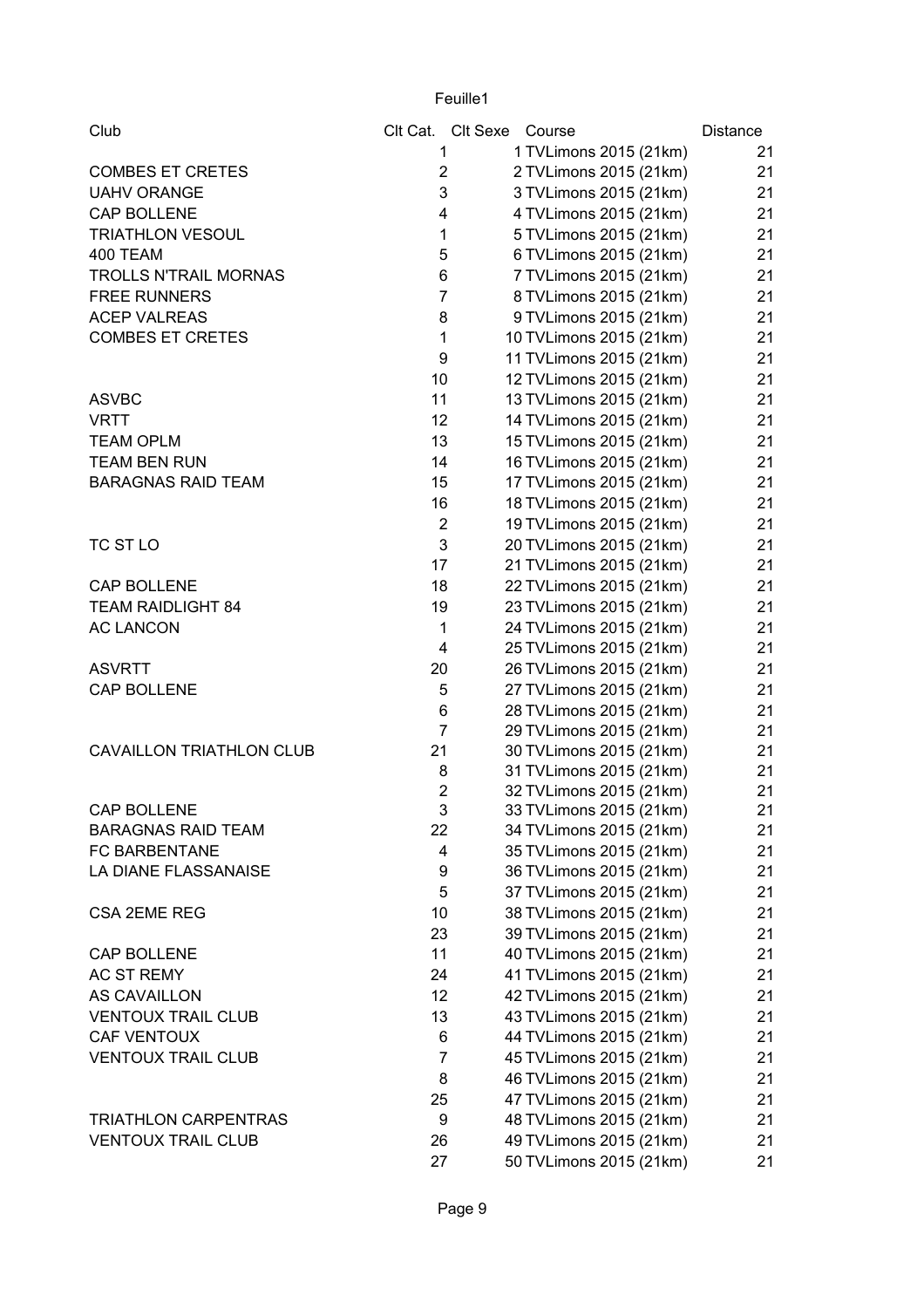| <b>BASKET FUMANTES</b>        | 28              | 51 TVLimons 2015 (21km)  | 21 |
|-------------------------------|-----------------|--------------------------|----|
|                               | 10              | 52 TVLimons 2015 (21km)  | 21 |
| <b>TEAM TOORAID</b>           | 29              | 53 TVLimons 2015 (21km)  | 21 |
| <b>CV PERNES</b>              | 14              | 54 TVLimons 2015 (21km)  | 21 |
| <b>VTT DU GARLABAN</b>        | 15              | 55 TVLimons 2015 (21km)  | 21 |
| <b>AC MIRAMAS</b>             | 16              | 56 TVLimons 2015 (21km)  | 21 |
| 2EME REG                      | 30              | 57 TVLimons 2015 (21km)  | 21 |
| <b>COMBES ET CRETES</b>       | 31              | 58 TVLimons 2015 (21km)  | 21 |
|                               | 17              | 59 TVLimons 2015 (21km)  | 21 |
| AC ST REMY                    | 18              | 60 TVLimons 2015 (21km)  | 21 |
| <b>AC ST REMY</b>             | 32              | 61 TVLimons 2015 (21km)  | 21 |
|                               | 19              | 62 TVLimons 2015 (21km)  | 21 |
| <b>COMBES ET CRETES</b>       | 20              | 63 TVLimons 2015 (21km)  | 21 |
|                               | 33              | 64 TVLimons 2015 (21km)  | 21 |
| <b>AC SALON</b>               | 21              | 65 TVLimons 2015 (21km)  | 21 |
| <b>LES MOLLETS PETILLANTS</b> | 34              |                          | 21 |
|                               |                 | 66 TVLimons 2015 (21km)  |    |
|                               | 35              | 67 TVLimons 2015 (21km)  | 21 |
|                               | 36              | 68 TVLimons 2015 (21km)  | 21 |
| <b>COMBES ET CRETES</b>       | 37              | 69 TVLimons 2015 (21km)  | 21 |
| <b>COMBES ET CRETES</b>       | 38              | 70 TVLimons 2015 (21km)  | 21 |
| <b>COSSLMA</b>                | 11              | 71 TVLimons 2015 (21km)  | 21 |
|                               | 12 <sub>2</sub> | 72 TVLimons 2015 (21km)  | 21 |
|                               | 22              | 73 TVLimons 2015 (21km)  | 21 |
| <b>TEAM RAIDLIGHT 84</b>      | 39              | 74 TVLimons 2015 (21km)  | 21 |
|                               | 40              | 75 TVLimons 2015 (21km)  | 21 |
|                               | 23              | 76 TVLimons 2015 (21km)  | 21 |
| <b>FOULEE DES SORGUES</b>     | 24              | 77 TVLimons 2015 (21km)  | 21 |
|                               | 25              | 78 TVLimons 2015 (21km)  | 21 |
| LES MOLLETS PETILLANTS        | $\mathbf{1}$    | 79 TVLimons 2015 (21km)  | 21 |
|                               | 41              | 80 TVLimons 2015 (21km)  | 21 |
| VA LE PONTET                  | 42              | 81 TVLimons 2015 (21km)  | 21 |
| AC ST REMY                    | 26              | 82 TVLimons 2015 (21km)  | 21 |
| <b>FOULEE VEDENAISE</b>       | 43              | 83 TVLimons 2015 (21km)  | 21 |
| <b>FSPN</b>                   | 44              | 84 TVLimons 2015 (21km)  | 21 |
| <b>COURIR A MORIERES</b>      | 45              | 85 TVLimons 2015 (21km)  | 21 |
| 5 PAS DE COURTHEZON           | 27              | 86 TVLimons 2015 (21km)  | 21 |
| <b>SORGUES TRIATHLON</b>      | 13              | 87 TVLimons 2015 (21km)  | 21 |
| AC ST REMY                    | 28              | 88 TVLimons 2015 (21km)  | 21 |
| <b>FOULEE DES SORGUES</b>     | 46              | 89 TVLimons 2015 (21km)  | 21 |
| FC BARBENTANE                 | 47              | 90 TVLimons 2015 (21km)  | 21 |
| LES MOLLETS PETILLANTS        | 48              | 91 TVLimons 2015 (21km)  | 21 |
|                               | 29              | 92 TVLimons 2015 (21km)  | 21 |
| <b>AVIGNON TOURISME</b>       | 14              | 93 TVLimons 2015 (21km)  | 21 |
|                               | $\overline{2}$  |                          |    |
| <b>FOULEE ROMAINE</b>         |                 | 94 TVLimons 2015 (21km)  | 21 |
|                               | 1               | 95 TVLimons 2015 (21km)  | 21 |
| <b>VAISON MARATHON</b>        | 30              | 96 TVLimons 2015 (21km)  | 21 |
| <b>COMBES ET CRETES</b>       | 31              | 97 TVLimons 2015 (21km)  | 21 |
|                               | 32              | 98 TVLimons 2015 (21km)  | 21 |
| <b>FOULEE DES SORGUES</b>     | 15              | 99 TVLimons 2015 (21km)  | 21 |
| TEAM SDEI LUBERON             | 49              | 100 TVLimons 2015 (21km) | 21 |
| <b>GADAGNE</b>                | 33              | 101 TVLimons 2015 (21km) | 21 |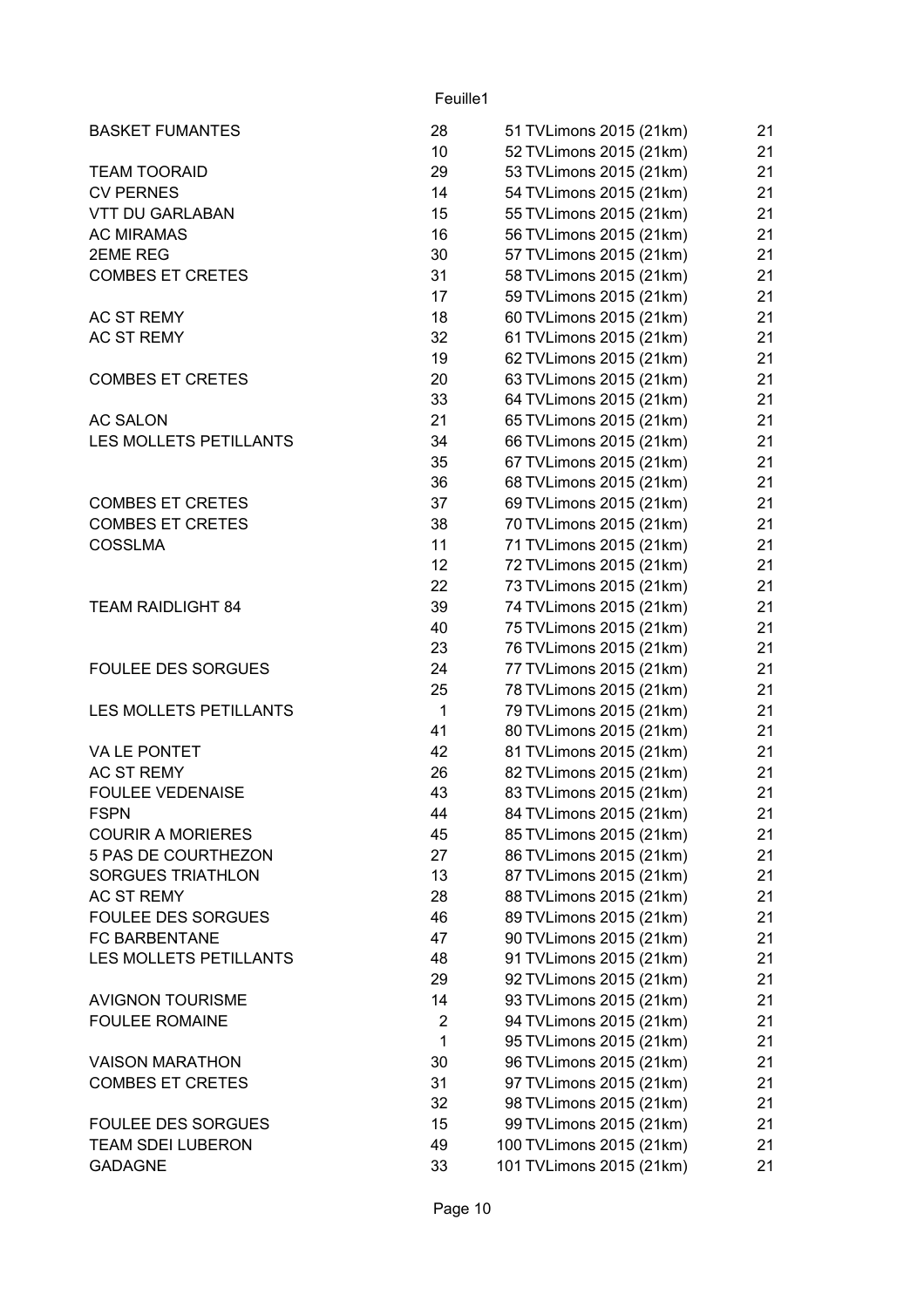| 50           | 102 TVLimons 2015 (21km)                                                                                                                                                                                          | 21                                                                                                                                                                                                                                                                                                                                                                                                                                                                                                                                                                                                                                                                                                                                                                                                                                                                                                                                                                                                                                       |
|--------------|-------------------------------------------------------------------------------------------------------------------------------------------------------------------------------------------------------------------|------------------------------------------------------------------------------------------------------------------------------------------------------------------------------------------------------------------------------------------------------------------------------------------------------------------------------------------------------------------------------------------------------------------------------------------------------------------------------------------------------------------------------------------------------------------------------------------------------------------------------------------------------------------------------------------------------------------------------------------------------------------------------------------------------------------------------------------------------------------------------------------------------------------------------------------------------------------------------------------------------------------------------------------|
| 16           | 103 TVLimons 2015 (21km)                                                                                                                                                                                          | 21                                                                                                                                                                                                                                                                                                                                                                                                                                                                                                                                                                                                                                                                                                                                                                                                                                                                                                                                                                                                                                       |
| 34           | 104 TVLimons 2015 (21km)                                                                                                                                                                                          | 21                                                                                                                                                                                                                                                                                                                                                                                                                                                                                                                                                                                                                                                                                                                                                                                                                                                                                                                                                                                                                                       |
| 51           |                                                                                                                                                                                                                   | 21                                                                                                                                                                                                                                                                                                                                                                                                                                                                                                                                                                                                                                                                                                                                                                                                                                                                                                                                                                                                                                       |
| 17           |                                                                                                                                                                                                                   | 21                                                                                                                                                                                                                                                                                                                                                                                                                                                                                                                                                                                                                                                                                                                                                                                                                                                                                                                                                                                                                                       |
|              |                                                                                                                                                                                                                   | 21                                                                                                                                                                                                                                                                                                                                                                                                                                                                                                                                                                                                                                                                                                                                                                                                                                                                                                                                                                                                                                       |
|              |                                                                                                                                                                                                                   | 21                                                                                                                                                                                                                                                                                                                                                                                                                                                                                                                                                                                                                                                                                                                                                                                                                                                                                                                                                                                                                                       |
|              |                                                                                                                                                                                                                   | 21                                                                                                                                                                                                                                                                                                                                                                                                                                                                                                                                                                                                                                                                                                                                                                                                                                                                                                                                                                                                                                       |
|              |                                                                                                                                                                                                                   | 21                                                                                                                                                                                                                                                                                                                                                                                                                                                                                                                                                                                                                                                                                                                                                                                                                                                                                                                                                                                                                                       |
|              |                                                                                                                                                                                                                   | 21                                                                                                                                                                                                                                                                                                                                                                                                                                                                                                                                                                                                                                                                                                                                                                                                                                                                                                                                                                                                                                       |
|              |                                                                                                                                                                                                                   | 21                                                                                                                                                                                                                                                                                                                                                                                                                                                                                                                                                                                                                                                                                                                                                                                                                                                                                                                                                                                                                                       |
|              |                                                                                                                                                                                                                   | 21                                                                                                                                                                                                                                                                                                                                                                                                                                                                                                                                                                                                                                                                                                                                                                                                                                                                                                                                                                                                                                       |
|              |                                                                                                                                                                                                                   | 21                                                                                                                                                                                                                                                                                                                                                                                                                                                                                                                                                                                                                                                                                                                                                                                                                                                                                                                                                                                                                                       |
|              |                                                                                                                                                                                                                   | 21                                                                                                                                                                                                                                                                                                                                                                                                                                                                                                                                                                                                                                                                                                                                                                                                                                                                                                                                                                                                                                       |
|              |                                                                                                                                                                                                                   |                                                                                                                                                                                                                                                                                                                                                                                                                                                                                                                                                                                                                                                                                                                                                                                                                                                                                                                                                                                                                                          |
|              |                                                                                                                                                                                                                   | 21                                                                                                                                                                                                                                                                                                                                                                                                                                                                                                                                                                                                                                                                                                                                                                                                                                                                                                                                                                                                                                       |
|              |                                                                                                                                                                                                                   | 21                                                                                                                                                                                                                                                                                                                                                                                                                                                                                                                                                                                                                                                                                                                                                                                                                                                                                                                                                                                                                                       |
|              |                                                                                                                                                                                                                   | 21                                                                                                                                                                                                                                                                                                                                                                                                                                                                                                                                                                                                                                                                                                                                                                                                                                                                                                                                                                                                                                       |
|              |                                                                                                                                                                                                                   | 21                                                                                                                                                                                                                                                                                                                                                                                                                                                                                                                                                                                                                                                                                                                                                                                                                                                                                                                                                                                                                                       |
|              |                                                                                                                                                                                                                   | 21                                                                                                                                                                                                                                                                                                                                                                                                                                                                                                                                                                                                                                                                                                                                                                                                                                                                                                                                                                                                                                       |
|              |                                                                                                                                                                                                                   | 21                                                                                                                                                                                                                                                                                                                                                                                                                                                                                                                                                                                                                                                                                                                                                                                                                                                                                                                                                                                                                                       |
|              |                                                                                                                                                                                                                   | 21                                                                                                                                                                                                                                                                                                                                                                                                                                                                                                                                                                                                                                                                                                                                                                                                                                                                                                                                                                                                                                       |
| 21           | 122 TVLimons 2015 (21km)                                                                                                                                                                                          | 21                                                                                                                                                                                                                                                                                                                                                                                                                                                                                                                                                                                                                                                                                                                                                                                                                                                                                                                                                                                                                                       |
| 39           | 123 TVLimons 2015 (21km)                                                                                                                                                                                          | 21                                                                                                                                                                                                                                                                                                                                                                                                                                                                                                                                                                                                                                                                                                                                                                                                                                                                                                                                                                                                                                       |
| $\mathbf{1}$ | 2 TVLimons 2015 (21km)                                                                                                                                                                                            | 21                                                                                                                                                                                                                                                                                                                                                                                                                                                                                                                                                                                                                                                                                                                                                                                                                                                                                                                                                                                                                                       |
| 40           | 124 TVLimons 2015 (21km)                                                                                                                                                                                          | 21                                                                                                                                                                                                                                                                                                                                                                                                                                                                                                                                                                                                                                                                                                                                                                                                                                                                                                                                                                                                                                       |
| 41           | 125 TVLimons 2015 (21km)                                                                                                                                                                                          | 21                                                                                                                                                                                                                                                                                                                                                                                                                                                                                                                                                                                                                                                                                                                                                                                                                                                                                                                                                                                                                                       |
| 22           | 126 TVLimons 2015 (21km)                                                                                                                                                                                          | 21                                                                                                                                                                                                                                                                                                                                                                                                                                                                                                                                                                                                                                                                                                                                                                                                                                                                                                                                                                                                                                       |
| 60           |                                                                                                                                                                                                                   | 21                                                                                                                                                                                                                                                                                                                                                                                                                                                                                                                                                                                                                                                                                                                                                                                                                                                                                                                                                                                                                                       |
| 42           |                                                                                                                                                                                                                   | 21                                                                                                                                                                                                                                                                                                                                                                                                                                                                                                                                                                                                                                                                                                                                                                                                                                                                                                                                                                                                                                       |
|              |                                                                                                                                                                                                                   | 21                                                                                                                                                                                                                                                                                                                                                                                                                                                                                                                                                                                                                                                                                                                                                                                                                                                                                                                                                                                                                                       |
|              |                                                                                                                                                                                                                   | 21                                                                                                                                                                                                                                                                                                                                                                                                                                                                                                                                                                                                                                                                                                                                                                                                                                                                                                                                                                                                                                       |
|              |                                                                                                                                                                                                                   | 21                                                                                                                                                                                                                                                                                                                                                                                                                                                                                                                                                                                                                                                                                                                                                                                                                                                                                                                                                                                                                                       |
|              |                                                                                                                                                                                                                   | 21                                                                                                                                                                                                                                                                                                                                                                                                                                                                                                                                                                                                                                                                                                                                                                                                                                                                                                                                                                                                                                       |
|              |                                                                                                                                                                                                                   | 21                                                                                                                                                                                                                                                                                                                                                                                                                                                                                                                                                                                                                                                                                                                                                                                                                                                                                                                                                                                                                                       |
|              |                                                                                                                                                                                                                   | 21                                                                                                                                                                                                                                                                                                                                                                                                                                                                                                                                                                                                                                                                                                                                                                                                                                                                                                                                                                                                                                       |
|              |                                                                                                                                                                                                                   | 21                                                                                                                                                                                                                                                                                                                                                                                                                                                                                                                                                                                                                                                                                                                                                                                                                                                                                                                                                                                                                                       |
|              |                                                                                                                                                                                                                   | 21                                                                                                                                                                                                                                                                                                                                                                                                                                                                                                                                                                                                                                                                                                                                                                                                                                                                                                                                                                                                                                       |
|              |                                                                                                                                                                                                                   |                                                                                                                                                                                                                                                                                                                                                                                                                                                                                                                                                                                                                                                                                                                                                                                                                                                                                                                                                                                                                                          |
|              |                                                                                                                                                                                                                   | 21                                                                                                                                                                                                                                                                                                                                                                                                                                                                                                                                                                                                                                                                                                                                                                                                                                                                                                                                                                                                                                       |
|              |                                                                                                                                                                                                                   | 21                                                                                                                                                                                                                                                                                                                                                                                                                                                                                                                                                                                                                                                                                                                                                                                                                                                                                                                                                                                                                                       |
|              |                                                                                                                                                                                                                   | 21                                                                                                                                                                                                                                                                                                                                                                                                                                                                                                                                                                                                                                                                                                                                                                                                                                                                                                                                                                                                                                       |
|              |                                                                                                                                                                                                                   | 21                                                                                                                                                                                                                                                                                                                                                                                                                                                                                                                                                                                                                                                                                                                                                                                                                                                                                                                                                                                                                                       |
|              |                                                                                                                                                                                                                   | 21                                                                                                                                                                                                                                                                                                                                                                                                                                                                                                                                                                                                                                                                                                                                                                                                                                                                                                                                                                                                                                       |
|              |                                                                                                                                                                                                                   | 21                                                                                                                                                                                                                                                                                                                                                                                                                                                                                                                                                                                                                                                                                                                                                                                                                                                                                                                                                                                                                                       |
|              |                                                                                                                                                                                                                   | 21                                                                                                                                                                                                                                                                                                                                                                                                                                                                                                                                                                                                                                                                                                                                                                                                                                                                                                                                                                                                                                       |
|              |                                                                                                                                                                                                                   | 21                                                                                                                                                                                                                                                                                                                                                                                                                                                                                                                                                                                                                                                                                                                                                                                                                                                                                                                                                                                                                                       |
| 63           | 144 TVLimons 2015 (21km)                                                                                                                                                                                          | 21                                                                                                                                                                                                                                                                                                                                                                                                                                                                                                                                                                                                                                                                                                                                                                                                                                                                                                                                                                                                                                       |
| 52           | 145 TVLimons 2015 (21km)                                                                                                                                                                                          | 21                                                                                                                                                                                                                                                                                                                                                                                                                                                                                                                                                                                                                                                                                                                                                                                                                                                                                                                                                                                                                                       |
| 64           | 146 TVLimons 2015 (21km)                                                                                                                                                                                          | 21                                                                                                                                                                                                                                                                                                                                                                                                                                                                                                                                                                                                                                                                                                                                                                                                                                                                                                                                                                                                                                       |
| 53           | 147 TVLimons 2015 (21km)                                                                                                                                                                                          | 21                                                                                                                                                                                                                                                                                                                                                                                                                                                                                                                                                                                                                                                                                                                                                                                                                                                                                                                                                                                                                                       |
| 1            | 4 TVLimons 2015 (21km)                                                                                                                                                                                            | 21                                                                                                                                                                                                                                                                                                                                                                                                                                                                                                                                                                                                                                                                                                                                                                                                                                                                                                                                                                                                                                       |
| 4            | 148 TVLimons 2015 (21km)                                                                                                                                                                                          | 21                                                                                                                                                                                                                                                                                                                                                                                                                                                                                                                                                                                                                                                                                                                                                                                                                                                                                                                                                                                                                                       |
|              | 18<br>35<br>52<br>53<br>54<br>$\mathbf{1}$<br>36<br>55<br>56<br>57<br>37<br>58<br>38<br>19<br>59<br>20<br>43<br>44<br>23<br>3<br>24<br>45<br>46<br>47<br>48<br>25<br>61<br>49<br>$\overline{2}$<br>50<br>62<br>51 | 105 TVLimons 2015 (21km)<br>106 TVLimons 2015 (21km)<br>107 TVLimons 2015 (21km)<br>108 TVLimons 2015 (21km)<br>109 TVLimons 2015 (21km)<br>110 TVLimons 2015 (21km)<br>111 TVLimons 2015 (21km)<br>1 TVLimons 2015 (21km)<br>112 TVLimons 2015 (21km)<br>113 TVLimons 2015 (21km)<br>114 TVLimons 2015 (21km)<br>115 TVLimons 2015 (21km)<br>116 TVLimons 2015 (21km)<br>117 TVLimons 2015 (21km)<br>118 TVLimons 2015 (21km)<br>119 TVLimons 2015 (21km)<br>120 TVLimons 2015 (21km)<br>121 TVLimons 2015 (21km)<br>127 TVLimons 2015 (21km)<br>128 TVLimons 2015 (21km)<br>129 TVLimons 2015 (21km)<br>130 TVLimons 2015 (21km)<br>131 TVLimons 2015 (21km)<br>132 TVLimons 2015 (21km)<br>133 TVLimons 2015 (21km)<br>134 TVLimons 2015 (21km)<br>135 TVLimons 2015 (21km)<br>136 TVLimons 2015 (21km)<br>137 TVLimons 2015 (21km)<br>138 TVLimons 2015 (21km)<br>139 TVLimons 2015 (21km)<br>140 TVLimons 2015 (21km)<br>3 TVLimons 2015 (21km)<br>141 TVLimons 2015 (21km)<br>142 TVLimons 2015 (21km)<br>143 TVLimons 2015 (21km) |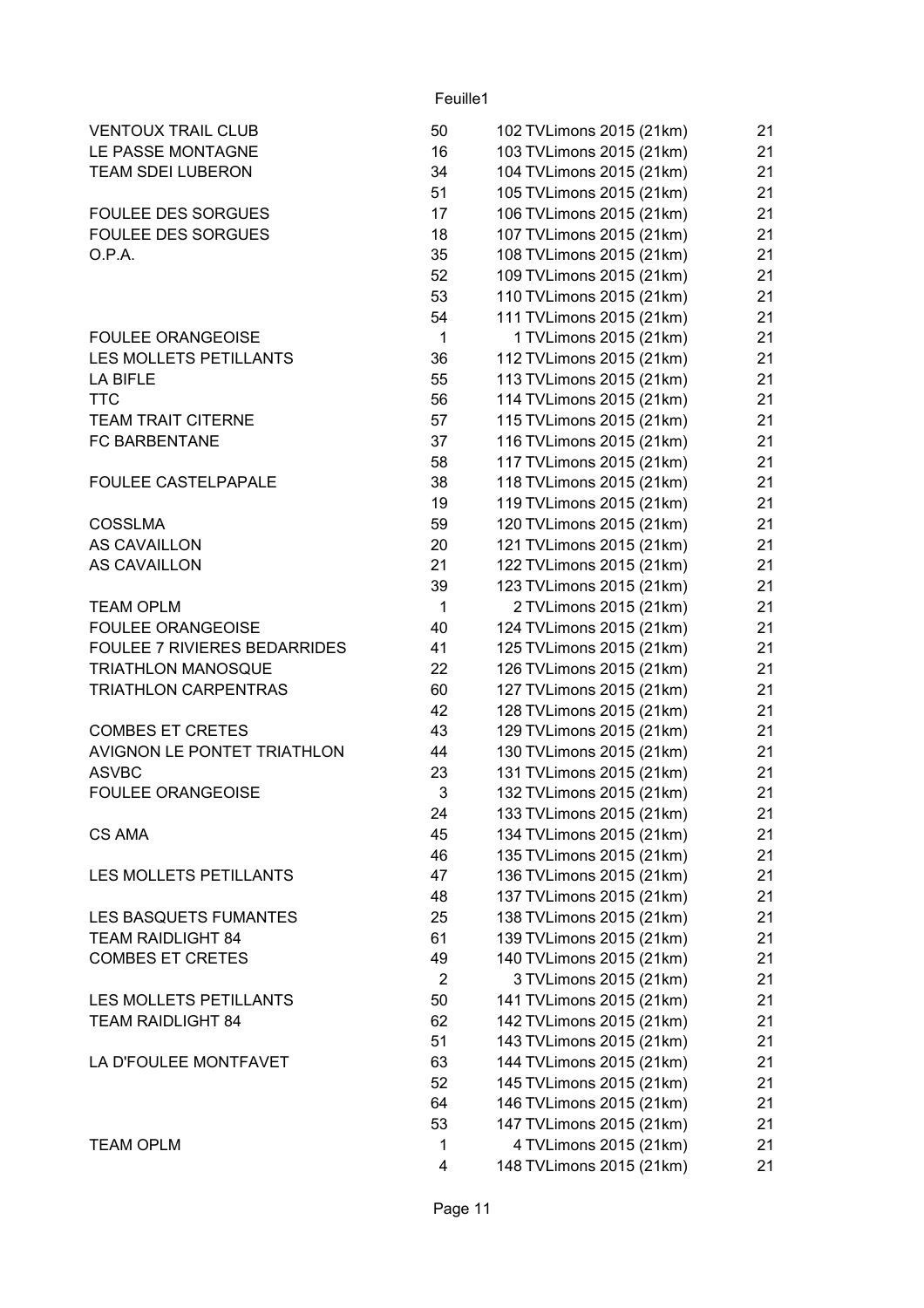|                                   | 65             | 149 TVLimons 2015 (21km) | 21 |
|-----------------------------------|----------------|--------------------------|----|
| <b>FOULEE DU CHASSELAS</b>        | 54             | 150 TVLimons 2015 (21km) | 21 |
| 5 PAS DE COURTHEZON               | 55             | 151 TVLimons 2015 (21km) | 21 |
|                                   | 56             | 152 TVLimons 2015 (21km) | 21 |
| <b>COMBES ET CRETES</b>           | 26             | 153 TVLimons 2015 (21km) | 21 |
| <b>BARAGNAS RAID TEAM</b>         | 66             | 154 TVLimons 2015 (21km) | 21 |
|                                   | 27             | 155 TVLimons 2015 (21km) | 21 |
| <b>CAP BOLLENE</b>                | 67             | 156 TVLimons 2015 (21km) | 21 |
|                                   | 57             | 157 TVLimons 2015 (21km) | 21 |
|                                   | 58             | 158 TVLimons 2015 (21km) | 21 |
|                                   | 59             | 159 TVLimons 2015 (21km) | 21 |
| <b>COURIR A MORIERES</b>          | 68             | 160 TVLimons 2015 (21km) | 21 |
| CAP BOLLENE                       | 69             | 161 TVLimons 2015 (21km) | 21 |
|                                   | 60             | 162 TVLimons 2015 (21km) | 21 |
| AS CAVAILLON                      | 61             | 163 TVLimons 2015 (21km) | 21 |
|                                   | 62             | 164 TVLimons 2015 (21km) | 21 |
|                                   | 28             | 165 TVLimons 2015 (21km) | 21 |
| <b>DAWAPASHER</b>                 | 29             | 166 TVLimons 2015 (21km) | 21 |
| <b>COMBES ET CRETES</b>           | 63             | 167 TVLimons 2015 (21km) | 21 |
| SPORT PASSION VAUCLUSE            | 30             | 168 TVLimons 2015 (21km) | 21 |
|                                   | 70             | 169 TVLimons 2015 (21km) | 21 |
|                                   | 2              |                          | 21 |
| <b>VENTOUX TRAIL CLUB</b>         | 64             | 5 TVLimons 2015 (21km)   | 21 |
|                                   |                | 170 TVLimons 2015 (21km) |    |
|                                   | 71             | 171 TVLimons 2015 (21km) | 21 |
| <b>ASPTT GRAND VALENCE</b>        | 72             | 172 TVLimons 2015 (21km) | 21 |
| <b>FOULEE ORANGEOISE</b>          | 65             | 173 TVLimons 2015 (21km) | 21 |
| <b>AS CAVAILLON</b>               | 73             | 174 TVLimons 2015 (21km) | 21 |
|                                   | 66             | 175 TVLimons 2015 (21km) | 21 |
|                                   | $\overline{2}$ | 176 TVLimons 2015 (21km) | 21 |
|                                   | 3              | 6 TVLimons 2015 (21km)   | 21 |
| <b>MISTRAL TRIATH'CLUB ORANGE</b> | 3              | 7 TVLimons 2015 (21km)   | 21 |
| 5 PAS DE COURTHEZON               | 4              | 8 TVLimons 2015 (21km)   | 21 |
| 5 PAS DE COURTHEZON               | 67             | 177 TVLimons 2015 (21km) | 21 |
| <b>RUNNING TEAM 84</b>            | 68             | 178 TVLimons 2015 (21km) | 21 |
| 2EME REG                          | 74             | 179 TVLimons 2015 (21km) | 21 |
|                                   | 75             | 180 TVLimons 2015 (21km) | 21 |
|                                   | 69             | 181 TVLimons 2015 (21km) | 21 |
| 1000 PATTES DU PONTET             | 5              | 182 TVLimons 2015 (21km) | 21 |
| <b>ASPTT CARPENTRAS</b>           | 31             | 183 TVLimons 2015 (21km) | 21 |
| FOULEE CASTELPAPALE               | 32             | 184 TVLimons 2015 (21km) | 21 |
|                                   | 33             | 185 TVLimons 2015 (21km) | 21 |
| <b>TOBESPORT</b>                  | 70             | 186 TVLimons 2015 (21km) | 21 |
| FC BARBENTANE                     | 71             | 187 TVLimons 2015 (21km) | 21 |
| <b>COMBES ET CRETES</b>           | 72             | 188 TVLimons 2015 (21km) | 21 |
|                                   | 76             | 189 TVLimons 2015 (21km) | 21 |
| KM42.195 MARSEILLE                | 6              | 190 TVLimons 2015 (21km) | 21 |
| CSA BA115                         | 77             | 191 TVLimons 2015 (21km) | 21 |
|                                   | 73             | 192 TVLimons 2015 (21km) | 21 |
| <b>COSSLMA</b>                    | 1              | 9 TVLimons 2015 (21km)   | 21 |
| <b>COSSLMA</b>                    | 34             | 193 TVLimons 2015 (21km) | 21 |
| CSA BA115                         | 74             | 194 TVLimons 2015 (21km) | 21 |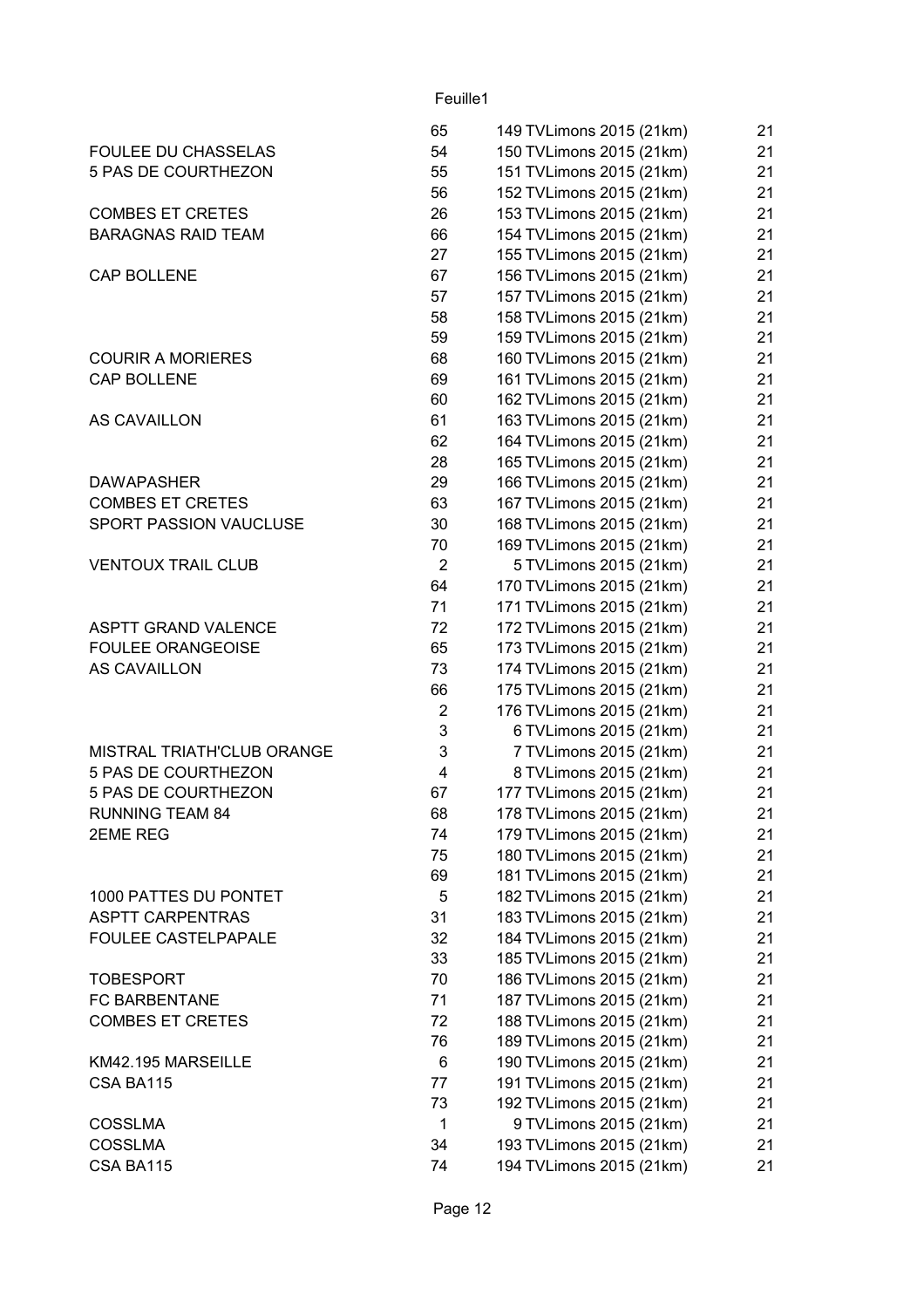| <b>FOULEE MONTILIENNE</b>      | 35             | 195 TVLimons 2015 (21km) | 21 |
|--------------------------------|----------------|--------------------------|----|
| <b>JC PORTOIS</b>              | 36             | 196 TVLimons 2015 (21km) | 21 |
| AS CAVAILLON                   | 75             | 197 TVLimons 2015 (21km) | 21 |
| <b>SMA</b>                     | 37             | 198 TVLimons 2015 (21km) | 21 |
| <b>BASKET FUMANTES</b>         | 78             | 199 TVLimons 2015 (21km) | 21 |
| MISTRAL TRIATH'CLUB ORANGE     | $\overline{2}$ | 200 TVLimons 2015 (21km) | 21 |
| <b>FOULEE VEDENAISE</b>        | 76             | 201 TVLimons 2015 (21km) | 21 |
| AS CAVAILLON                   | 38             | 202 TVLimons 2015 (21km) | 21 |
| LA FOULEE LAGARDIENNE          | 39             | 203 TVLimons 2015 (21km) | 21 |
| <b>FOULEE ROMAINE</b>          | 77             | 204 TVLimons 2015 (21km) | 21 |
| <b>TEAM OPLM</b>               | 79             | 205 TVLimons 2015 (21km) | 21 |
|                                | 80             | 206 TVLimons 2015 (21km) | 21 |
| 5 PAS DE COURTHEZON            | 40             | 207 TVLimons 2015 (21km) | 21 |
| <b>BEM</b>                     | 81             | 208 TVLimons 2015 (21km) | 21 |
|                                | 78             | 209 TVLimons 2015 (21km) | 21 |
| <b>ASCP MELOX</b>              | 41             | 210 TVLimons 2015 (21km) | 21 |
|                                | 5              | 10 TVLimons 2015 (21km)  | 21 |
| <b>TEAM DAWAPASHER</b>         | 82             | 211 TVLimons 2015 (21km) | 21 |
| <b>FOULEE VEDENAISE</b>        | 42             | 212 TVLimons 2015 (21km) | 21 |
|                                | 83             | 213 TVLimons 2015 (21km) | 21 |
|                                | 6              | 11 TVLimons 2015 (21km)  | 21 |
| <b>COMBES ET CRETES</b>        | 79             | 214 TVLimons 2015 (21km) | 21 |
|                                | 4              | 12 TVLimons 2015 (21km)  | 21 |
| TRIATHLON CLUB ISLE-SUR-SORGUE | 80             | 215 TVLimons 2015 (21km) | 21 |
| <b>ASCP MELOX</b>              | 81             | 216 TVLimons 2015 (21km) | 21 |
| <b>ASCP MELOX</b>              | 82             | 217 TVLimons 2015 (21km) | 21 |
| <b>COMBES ET CRETES</b>        | $\overline{7}$ | 13 TVLimons 2015 (21km)  | 21 |
|                                | 83             | 218 TVLimons 2015 (21km) | 21 |
| <b>TEAM EMER</b>               | 43             | 219 TVLimons 2015 (21km) | 21 |
| ROC DU DIABLE                  | 5              | 14 TVLimons 2015 (21km)  | 21 |
|                                | 84             | 220 TVLimons 2015 (21km) | 21 |
| <b>COSSLMA</b>                 | 44             | 221 TVLimons 2015 (21km) | 21 |
| <b>SORGUES TRIATHLON</b>       | 45             | 222 TVLimons 2015 (21km) | 21 |
|                                | 85             | 223 TVLimons 2015 (21km) | 21 |
|                                | 86             | 224 TVLimons 2015 (21km) | 21 |
| <b>FOULEE ORANGEOISE</b>       | 46             | 225 TVLimons 2015 (21km) | 21 |
|                                | 84             | 226 TVLimons 2015 (21km) | 21 |
| <b>TEAM RAIDLIGHT 84</b>       | 85             | 227 TVLimons 2015 (21km) | 21 |
| VILLENEUVE OFF COURSE          | 47             | 228 TVLimons 2015 (21km) | 21 |
|                                | 87             | 229 TVLimons 2015 (21km) | 21 |
|                                | 86             | 230 TVLimons 2015 (21km) | 21 |
| CSA BA115                      | 88             | 231 TVLimons 2015 (21km) | 21 |
|                                | 48             | 232 TVLimons 2015 (21km) | 21 |
|                                | 89             | 233 TVLimons 2015 (21km) | 21 |
| OLYMPIQUE CABRIES CALAS        | 90             | 234 TVLimons 2015 (21km) | 21 |
|                                | 91             | 235 TVLimons 2015 (21km) | 21 |
| LE CLAN DE NOVES               | 87             | 236 TVLimons 2015 (21km) | 21 |
| FC BARBENTANE                  | $\overline{2}$ | 15 TVLimons 2015 (21km)  | 21 |
|                                | 92             | 237 TVLimons 2015 (21km) | 21 |
|                                | 8              | 16 TVLimons 2015 (21km)  | 21 |
|                                | 93             | 238 TVLimons 2015 (21km) | 21 |
|                                |                |                          |    |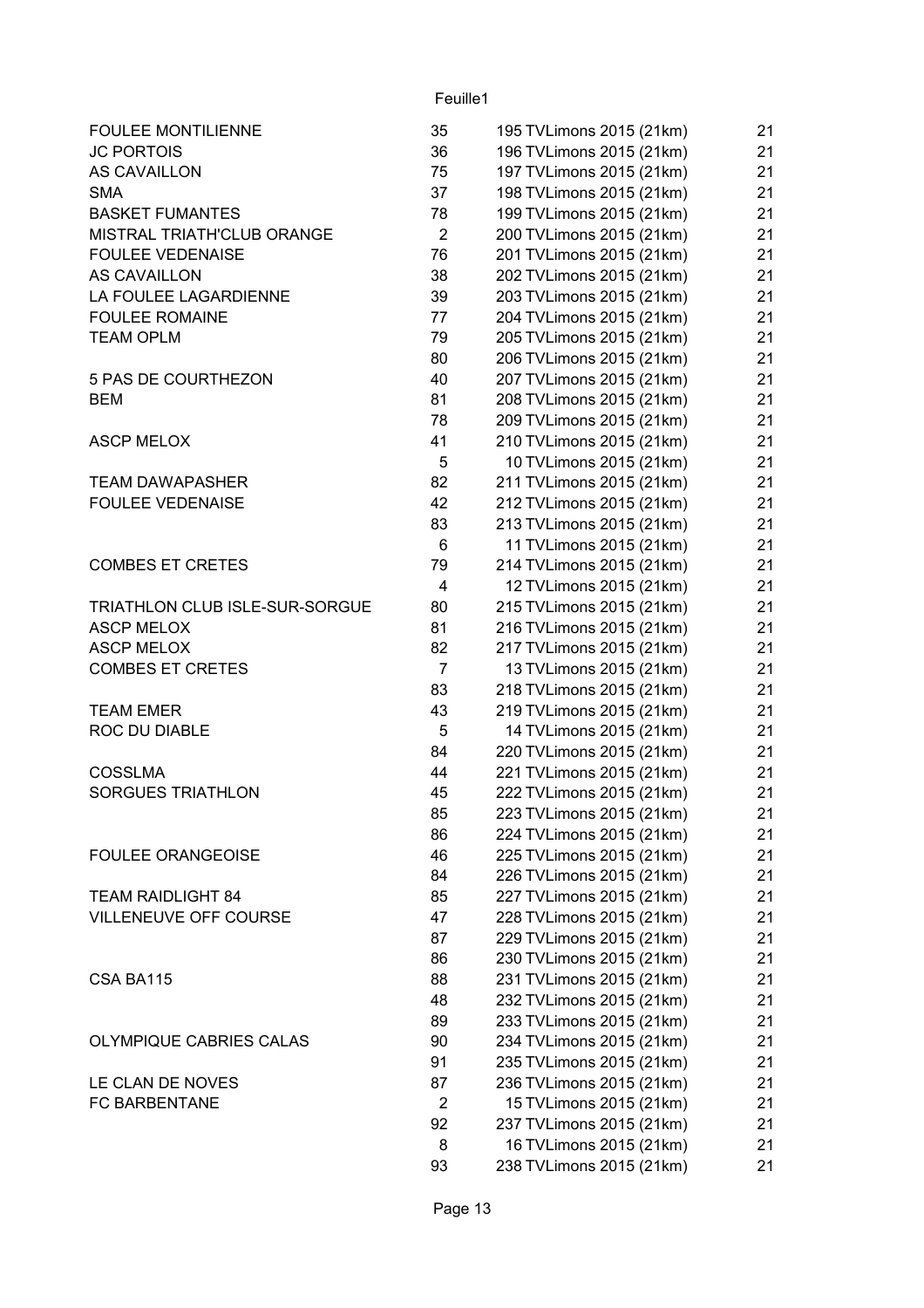| CE SAINT-GOBAIN                | 88             | 239 TVLimons 2015 (21km) | 21 |
|--------------------------------|----------------|--------------------------|----|
| <b>FOULEE VEDENAISE</b>        | 94             | 240 TVLimons 2015 (21km) | 21 |
|                                | 95             | 241 TVLimons 2015 (21km) | 21 |
| LES MOLLETS PETILLANTS         | 89             | 242 TVLimons 2015 (21km) | 21 |
|                                | 6              | 17 TVLimons 2015 (21km)  | 21 |
|                                | 90             | 243 TVLimons 2015 (21km) | 21 |
|                                | 9              | 18 TVLimons 2015 (21km)  | 21 |
|                                | $\overline{7}$ | 19 TVLimons 2015 (21km)  | 21 |
|                                | $\overline{7}$ | 244 TVLimons 2015 (21km) | 21 |
| <b>TEAM RAIDLIGHT 84</b>       | 96             | 245 TVLimons 2015 (21km) | 21 |
| <b>BARAGNAS RAID TEAM</b>      | 8              | 20 TVLimons 2015 (21km)  | 21 |
| <b>LFO</b>                     | 3              | 21 TVLimons 2015 (21km)  | 21 |
|                                | 49             | 246 TVLimons 2015 (21km) | 21 |
| CSA 303 BASE AERIENNE          | 91             | 247 TVLimons 2015 (21km) | 21 |
|                                | 50             | 248 TVLimons 2015 (21km) | 21 |
| <b>CLET ST PAUL 3 CHATEAUX</b> | 51             | 249 TVLimons 2015 (21km) | 21 |
| <b>COURIR A MORIERES</b>       | 97             | 250 TVLimons 2015 (21km) | 21 |
| <b>CAP BOLLENE</b>             | 52             | 251 TVLimons 2015 (21km) | 21 |
|                                | 92             | 252 TVLimons 2015 (21km) | 21 |
| <b>CARAMEL LUBERON TEAM</b>    | 8              | 253 TVLimons 2015 (21km) | 21 |
| SPORTAIX/RAIDLIGHT             | 53             |                          | 21 |
|                                |                | 254 TVLimons 2015 (21km) |    |
| LES MOLLETS PETILLANTS         | 93             | 255 TVLimons 2015 (21km) | 21 |
| 1000 PATTES DU PONTET          | 10             | 22 TVLimons 2015 (21km)  | 21 |
| 2EME REG                       | 94             | 256 TVLimons 2015 (21km) | 21 |
|                                | 95             | 257 TVLimons 2015 (21km) | 21 |
| LA FOULEE VEDENOISE            | 11             | 23 TVLimons 2015 (21km)  | 21 |
| <b>CAP BOLLENE</b>             | 96             | 258 TVLimons 2015 (21km) | 21 |
| CSA BA115                      | 54             | 259 TVLimons 2015 (21km) | 21 |
| <b>FOULEE ORANGEOISE</b>       | 97             | 260 TVLimons 2015 (21km) | 21 |
| <b>FOULEE ORANGEOISE</b>       | 98             | 261 TVLimons 2015 (21km) | 21 |
|                                | 99             | 262 TVLimons 2015 (21km) | 21 |
| LA FOULEE LAGARDIENNE          | 4              | 24 TVLimons 2015 (21km)  | 21 |
| <b>FC BARBENTANE</b>           | 98             | 263 TVLimons 2015 (21km) | 21 |
| CAP BOLLENE                    | 9              | 25 TVLimons 2015 (21km)  | 21 |
| <b>FOULEE BALMEENNE</b>        | 99             | 264 TVLimons 2015 (21km) | 21 |
| <b>SMA</b>                     | 100            | 265 TVLimons 2015 (21km) | 21 |
| <b>ENTENTE OUEST LYONNAIS</b>  | 101            | 266 TVLimons 2015 (21km) | 21 |
| <b>TEAM OPLM</b>               | 10             | 26 TVLimons 2015 (21km)  | 21 |
|                                | 100            | 267 TVLimons 2015 (21km) | 21 |
| LE CLAN DE NOVES               | 102            | 268 TVLimons 2015 (21km) | 21 |
| LA FOULEE HELMEENE             | 11             | 27 TVLimons 2015 (21km)  | 21 |
|                                | 103            | 269 TVLimons 2015 (21km) | 21 |
|                                | 9              | 270 TVLimons 2015 (21km) | 21 |
| <b>BASKET FUMANTES</b>         | 55             | 271 TVLimons 2015 (21km) | 21 |
|                                | 10             | 272 TVLimons 2015 (21km) | 21 |
|                                | 101            | 273 TVLimons 2015 (21km) | 21 |
| <b>USALV</b>                   | 12             | 28 TVLimons 2015 (21km)  | 21 |
| <b>DAWAPASHER</b>              | 104            | 274 TVLimons 2015 (21km) | 21 |
| AS CAVAILLON                   | 56             | 275 TVLimons 2015 (21km) | 21 |
| CAP BOLLENE                    | 57             | 276 TVLimons 2015 (21km) | 21 |
| LES BASKETS FUMANTES           | 105            | 277 TVLimons 2015 (21km) | 21 |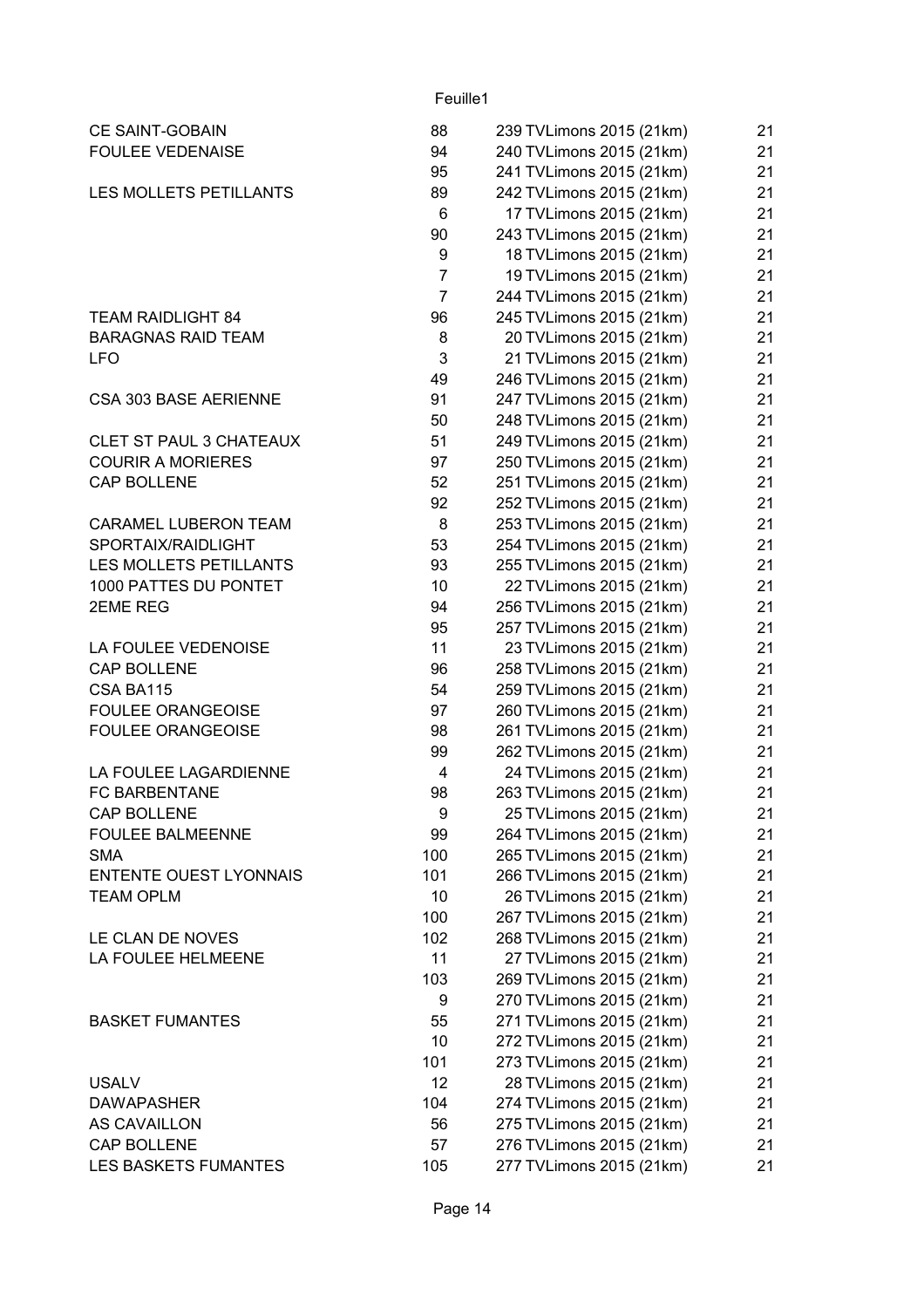| LE CLAN DE NOVES          | 106             | 278 TVLimons 2015 (21km) | 21 |
|---------------------------|-----------------|--------------------------|----|
|                           | 107             | 279 TVLimons 2015 (21km) | 21 |
|                           | 108             | 280 TVLimons 2015 (21km) | 21 |
| LA BIFLE                  | 109             | 281 TVLimons 2015 (21km) | 21 |
| <b>ACEP VALREAS</b>       | $\mathbf{1}$    | 29 TVLimons 2015 (21km)  | 21 |
|                           | 110             | 282 TVLimons 2015 (21km) | 21 |
|                           | 111             | 283 TVLimons 2015 (21km) | 21 |
|                           | 102             | 284 TVLimons 2015 (21km) | 21 |
| LE CLAN DE NOVES          | 13              | 30 TVLimons 2015 (21km)  | 21 |
| <b>BASKET FUMANTES</b>    | 112             | 285 TVLimons 2015 (21km) | 21 |
| <b>UAHV BOLLENE</b>       | 103             | 286 TVLimons 2015 (21km) | 21 |
| LES JAMBES DE BACCHUS     | 11              | 287 TVLimons 2015 (21km) | 21 |
| <b>FREE RUNNERS</b>       | 14              | 31 TVLimons 2015 (21km)  | 21 |
| <b>BASKET FUMANTES</b>    | 12 <sub>2</sub> | 288 TVLimons 2015 (21km) | 21 |
| AC ST REMY                | 58              | 289 TVLimons 2015 (21km) | 21 |
| <b>FC BARBENTANE</b>      | 15              | 32 TVLimons 2015 (21km)  | 21 |
|                           | 59              | 290 TVLimons 2015 (21km) | 21 |
| <b>ECLA LAUDUN</b>        | 16              | 33 TVLimons 2015 (21km)  | 21 |
|                           | 113             | 291 TVLimons 2015 (21km) | 21 |
| <b>FONDUSTRAIL</b>        | 60              | 292 TVLimons 2015 (21km) | 21 |
| <b>VEDAS ENDURANCE</b>    | 61              | 293 TVLimons 2015 (21km) | 21 |
| <b>FOULEE MONTILIENNE</b> | 62              | 294 TVLimons 2015 (21km) | 21 |
|                           | 114             | 295 TVLimons 2015 (21km) | 21 |
|                           | 3               | 296 TVLimons 2015 (21km) | 21 |
| LE CLAN DE NOVES          | 115             | 297 TVLimons 2015 (21km) | 21 |
|                           | 12              | 34 TVLimons 2015 (21km)  | 21 |
| <b>FOULEE MONTILIENNE</b> | 63              | 298 TVLimons 2015 (21km) | 21 |
| <b>CAP BOLLENE</b>        | 104             | 299 TVLimons 2015 (21km) | 21 |
|                           | 116             | 300 TVLimons 2015 (21km) | 21 |
| <b>UAOHV</b>              | 17              | 35 TVLimons 2015 (21km)  | 21 |
| <b>UAOHV</b>              | 117             | 301 TVLimons 2015 (21km) | 21 |
| 2EME REG                  | 64              | 302 TVLimons 2015 (21km) | 21 |
|                           | 18              | 36 TVLimons 2015 (21km)  | 21 |
|                           | 118             | 303 TVLimons 2015 (21km) | 21 |
| <b>COURTHEZON</b>         | 13              | 304 TVLimons 2015 (21km) | 21 |
| <b>SMA</b>                | 19              | 37 TVLimons 2015 (21km)  | 21 |
|                           | 119             | 305 TVLimons 2015 (21km) | 21 |
|                           | 65              | 306 TVLimons 2015 (21km) | 21 |
| <b>FOULEE MONTILIENNE</b> | 66              | 307 TVLimons 2015 (21km) | 21 |
|                           | 13              | 38 TVLimons 2015 (21km)  | 21 |
| 1000 PATTES DU PONTET     | 120             | 308 TVLimons 2015 (21km) | 21 |
|                           | 67              | 309 TVLimons 2015 (21km) | 21 |
|                           | 68              | 310 TVLimons 2015 (21km) | 21 |
| <b>FOULEE MONTILIENNE</b> | 20              | 39 TVLimons 2015 (21km)  | 21 |
| <b>FOULEE ORANGEOISE</b>  | 5               | 40 TVLimons 2015 (21km)  | 21 |
|                           | 105             | 311 TVLimons 2015 (21km) | 21 |
| <b>TEAM RAIDLIGHT 84</b>  | $\overline{2}$  | 41 TVLimons 2015 (21km)  | 21 |
| <b>BOOSTER TEAM</b>       | 106             | 312 TVLimons 2015 (21km) | 21 |
| <b>BASKET FUMANTES</b>    | 69              | 313 TVLimons 2015 (21km) | 21 |
| AS CAVAILLON              | 6               | 42 TVLimons 2015 (21km)  | 21 |
| <b>ACEP VALREAS</b>       | 70              | 314 TVLimons 2015 (21km) | 21 |
|                           |                 |                          |    |